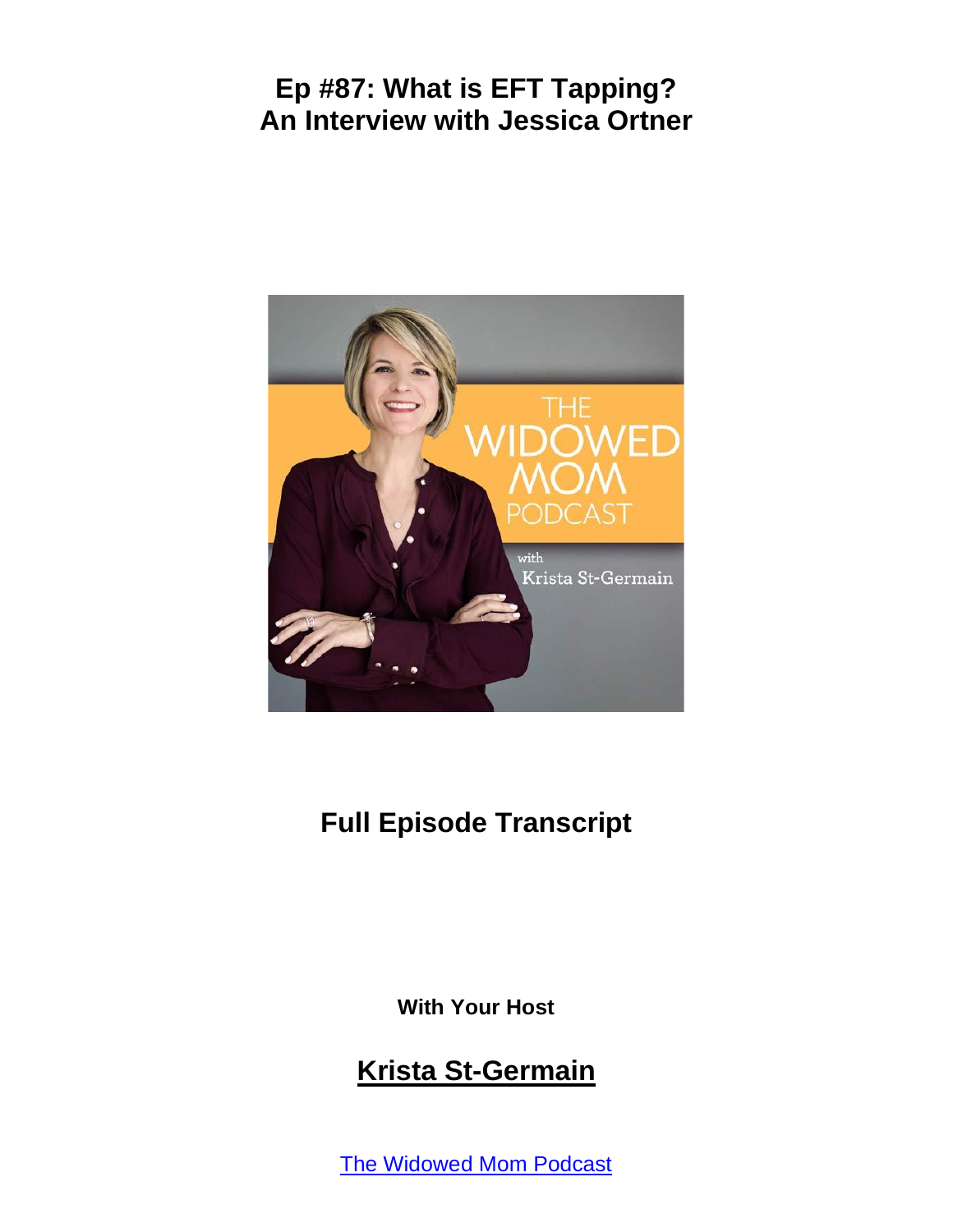Welcome to *The Widowed Mom Podcast*, episode 87, What is EFT Tapping? An Interview with Jessica Ortner.

Welcome to *The Widowed Mom Podcast*, the only podcast that offers a proven process to help you work through your grief, to grow, evolve, and create a future you can truly look forward to. Here's your host, Master Certified life coach, grief expert, widow, and mom, Krista St-Germain.

Hey, everyone. Welcome to another episode of the podcast. If you've been listening for any length of time, I'm quite certain you have heard me refer to tapping, also called EFT, which stands for Emotional Freedom Technique. It's one of my favorite tools. I insist that all of my Widowed Mom coaching clients get the Tapping Solution app and learn to tap.

Tapping is a part of the coaching that I offer. Tapping has been such a powerful tool for me, even before Hugo died, I was using tapping to manage stress, to help my children manage stress. It's something anybody can do. You can learn to do it and I am so excited to bring this interview to you with Jessica Ortner.

Jessica is a New York Times Bestselling author. She, along with her two brothers, created the Tapping Solution app. And they really are pioneers in this field. What I love about this story is that really, they're just people who found a tool that worked for them. It changed their lives. And they loved it so much that they dedicated themselves to helping other people use the same tool to change their lives. It's just such a feel-good story.

I also have to tell you – I didn't tell Jessica this, but remember back in the episode I did on overcoming perfectionism with failure? Last year, when I was working on my master coach project and I was really trying to get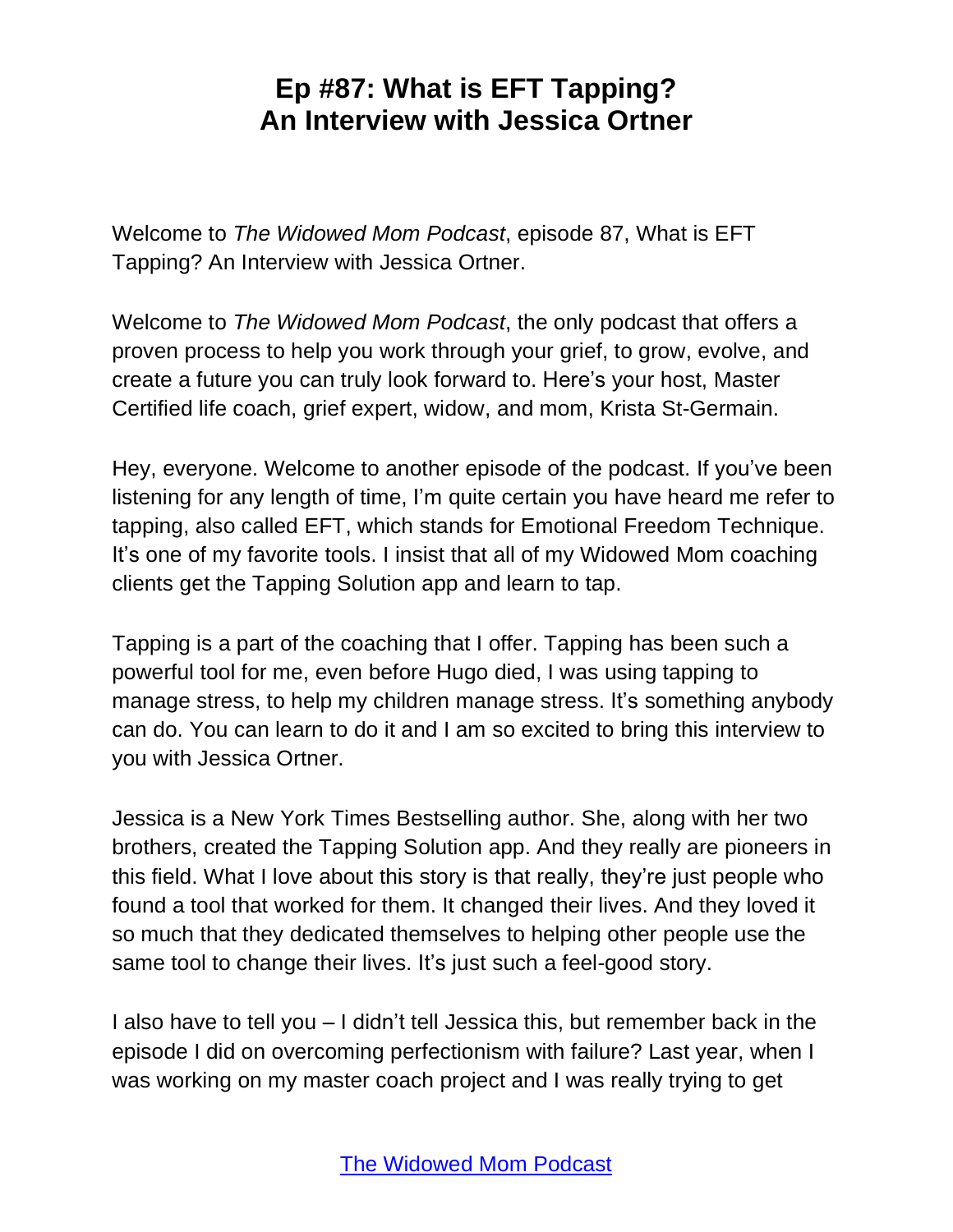myself past my perfectionist patterns by learning to fail, by failing on purpose. And part of what I was doing was making requests for people to come on the podcast or for me to go on other people's podcasts that felt like a stretch to me. And Jessica was one of those podcast guests.

To me, it was kind of like an, "I'll ask her but it will never happen," kind of deal. Like, who's going to want to come on my little podcast? She's a New York Times Bestselling author and hello, did I have a little bit of maybe imposter syndrome happening there? But she said yes. And now you get to benefit.

And so, I hope that you really enjoy hearing what Jessica has to say. I hope that you go into it with an open mind. Maybe some of you are tapping pros. But some of you have probably never heard about it and you're wondering, what the heck am I talking about?

So, we're just going to jump in. I'm going to let Jessica tell you all about it and let you benefit from her knowledge and I hope you really love it and start using it as much as I do.

--

Krista: Alright, welcome Jessica Ortner. I am so excited to have you on the podcast. You have no idea.

Jessica: Me too. Thanks for having me.

Krista: Yeah, and I really do mean it. you have no idea. Because your work and the work of tapping, which is what I want you to tell listeners all about, has been a tremendous part of my healing. It was even a part of my life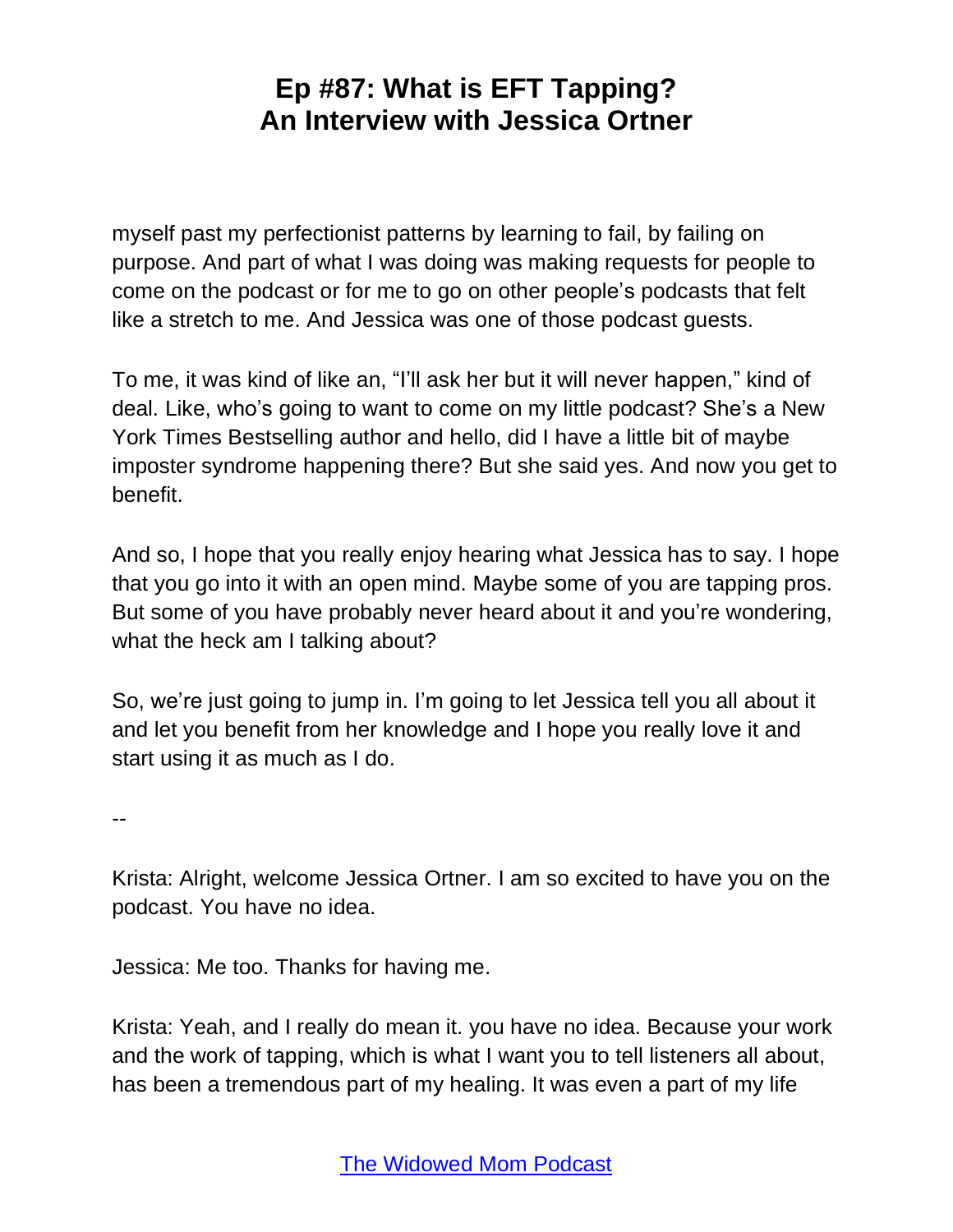before Hugo died and I've been using it with my kids since they were ittybitty. But I just don't think nearly as many people know about it as need to.

And you have such a brilliant app that I want you to talk about today. So, I'm just really excited to get into it. So, if you could just kind of tell listeners a little bit about yourself, you know, who you are, what you do, and go from there.

Jessica: Yeah, well hello, everyone. Thank you. I feel honored that you guys are listening in and I'm just going to start with an intention for our time together. My intention is that by the end of this time, everyone feels confident to try something new, to be able to try tapping. Because it really is easy. It's not intimidating at all. It's incredibly forgiving. So, it's something that you can experiment and just notice for yourself, you don't need me to tell you it works, but give yourself, promise yourself that you'll give yourself and experience so you can have some relief. Which I think is what we're all looking for here, is just some relief when it comes to just the fires of our daily lives.

And whether you're in the middle of grief or if you're in a different time in your life, we all have moments that we need to self-soothe and help ourselves feel better. So, I am passionate about tapping because I have been a chronic overthinker since I was a child. I think, think, think. I try to think my way into problems and out of problems.

And someone who's naturally in their head often, their body takes a toll because these stressful thoughts aren't just in our head. When we're feeling stressed, we feel that tightness in our chest, we feel that tension in our shoulders and our stomach. And all of a sudden, we have headaches or rapid weight gain or trouble focusing.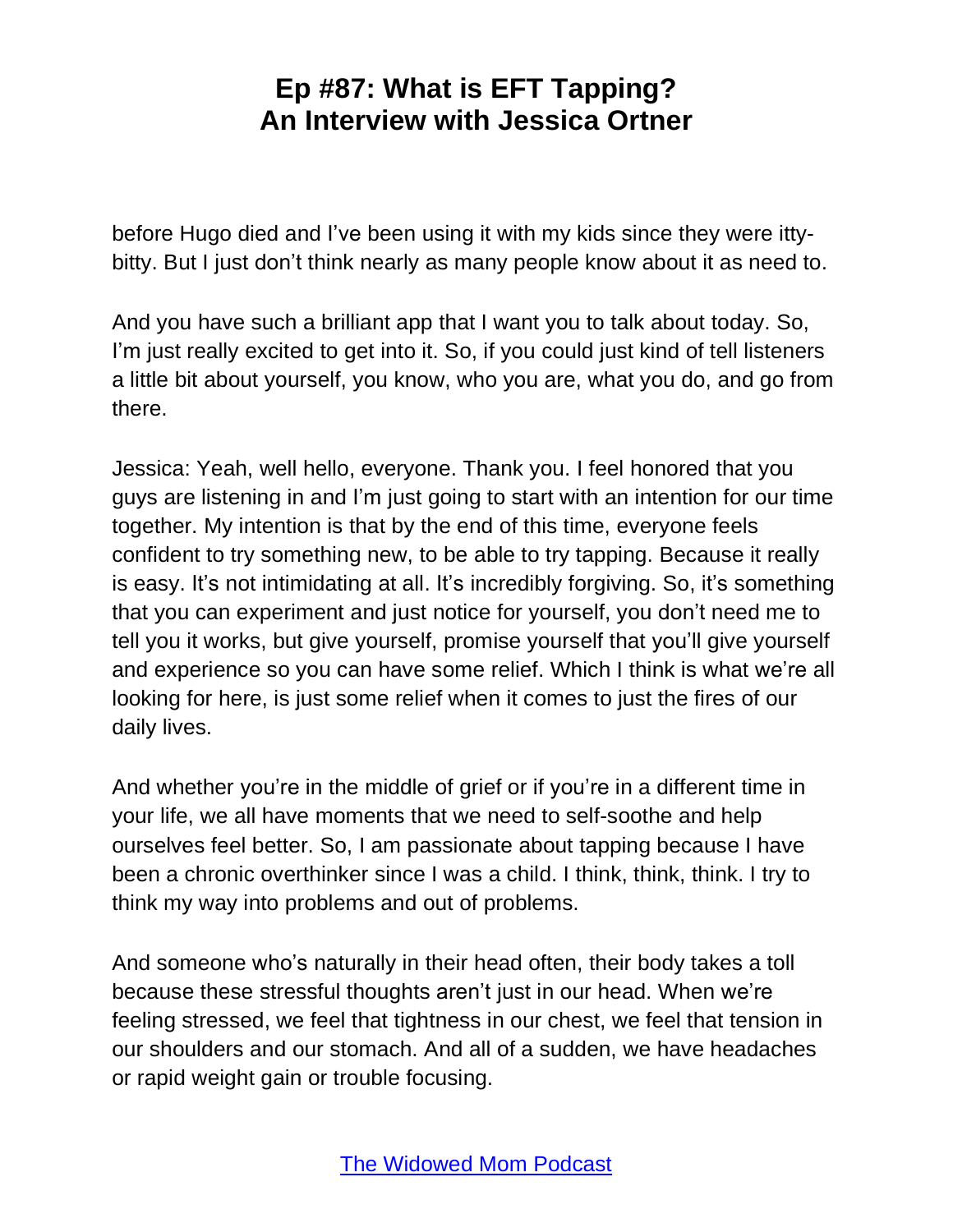So, I learnt tapping really out of a necessity, coming into it as a complete skeptic. The very first time I was introduced to tapping was by my brother. And I was going through a really difficult time and I had been struggling with a cold for quite a while. It was just some winters you get that cold that you just can't beat. You know, it's been two weeks, it's lingering, it's not going away.

And he said, "Well listen, I know this is weird but there is a stress relief technique where you tap on acupressure points to feel better. Why don't we try it and see if you feel better and if your body feels better?" He is my older brother. I have, my entire life, been the victim of many practical jokes and so when he had me use my fingers to start to tap on these points, I did look a bit ridiculous and I looked at him, like, "Wait, is this one of those practical jokes again?" He's like, "No, no just stick with it."

And I started tapping and the real principle of tapping is to actually get clear on the thought that's creating the physical anxiety. So, it's really the opposite of just positive thinking. It's saying, "Okay, there is a thought that's creating a physical response in my body. Let me get clear on that thought that's telling my body that something's wrong, you're not safe." And start to stimulate these points.

As you tap on these points, which help you relax, you're sending this calming signal to your brain because, once your body is relaxed, your brain is saying, "Even though I have this thought, I'm safe." And when we can feel centered in our body, that's when we're in control and not the thought. And that's when it's easier to be more resourceful, creative, you can think differently.

The challenge is, we're in the middle of a panic and we're just trying to talk ourselves out of it and it just feels – we literally don't have the resources in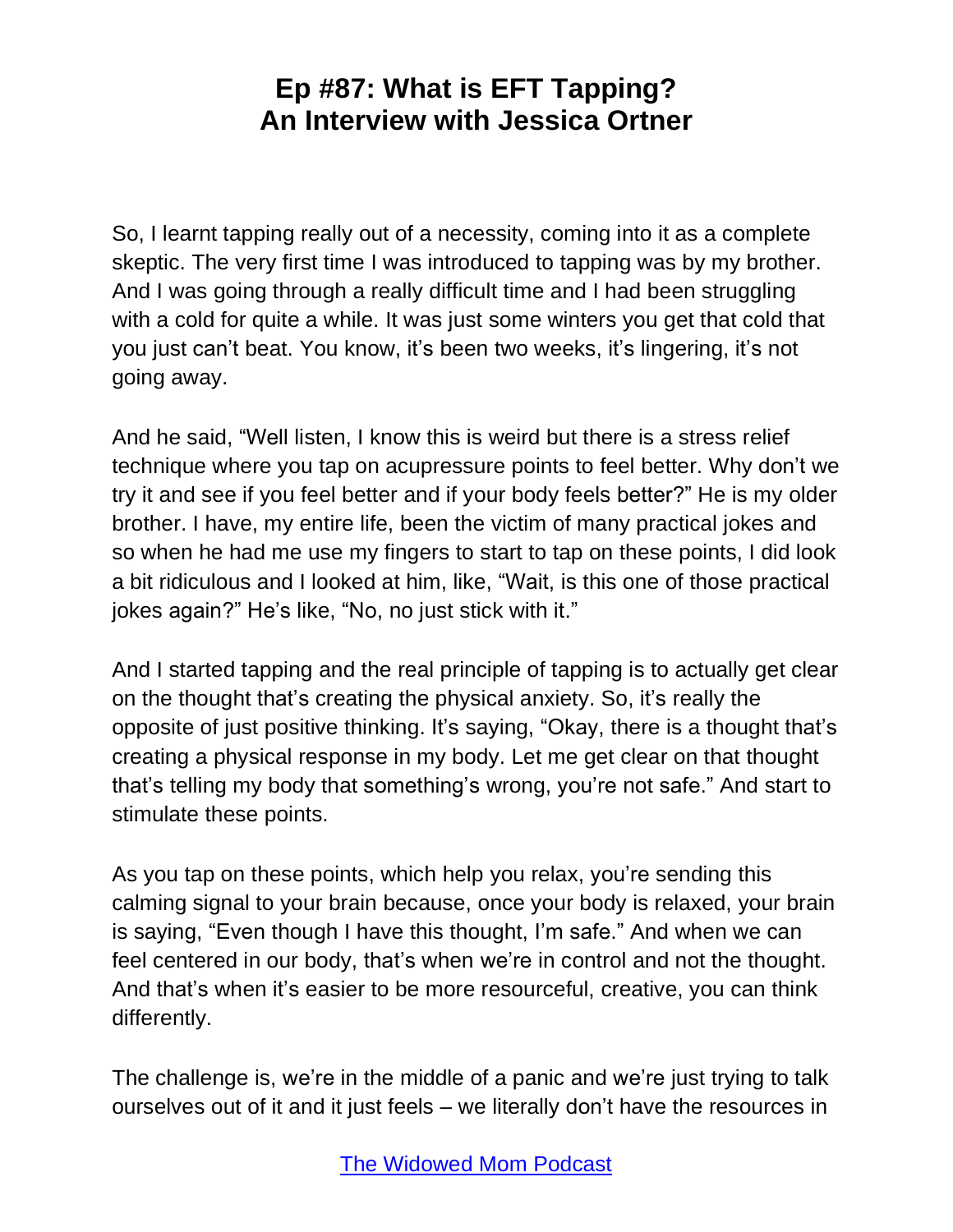our brains. We're not activating the parts of our brain that help us problemsolve when we're feeling that panic.

So, I was going through a difficult time and I'm tapping and I'm talking about how I just tried so much – I felt very lost at the moment and I felt like I was reading all the self-help books and I feel like I was doing everything quote unquote right. And I just wasn't getting the answers and things weren't happening and I was frustrated.

And as I started to tap, a lot of emotions came up. I began to cry. And then I felt this relief in my chest. It was a physical sensation. We carry stress so often. We become so used to it that sometimes we don't even realize the burden it has on our body until we have a moment to relax. And then we go, "Wow, was a stressed before."

And I took a deep breath in ad my sinuses had cleared up, my body felt better. The very next day, the cold was gone. And it showed me that this cold that was lasting for so long, research shows, it's clear, any doctor will tell you, stress impacts a patient.

So, if you're trying to recover something physically and you are under such a burden of stress, your body can't do what it's meant to do, which is to recover. So, some of the skepticism around tapping is people say, "Well, you can tap on a headache but you can also tap on grief. How is it that people are using it on so many things?"

Tapping works on stress. There's stress and anxiety around grief. There's stress and anxiety around finances, headaches can result from stress and anxiety. So, you're really working on the stress response when it comes to tapping on these acupressure points.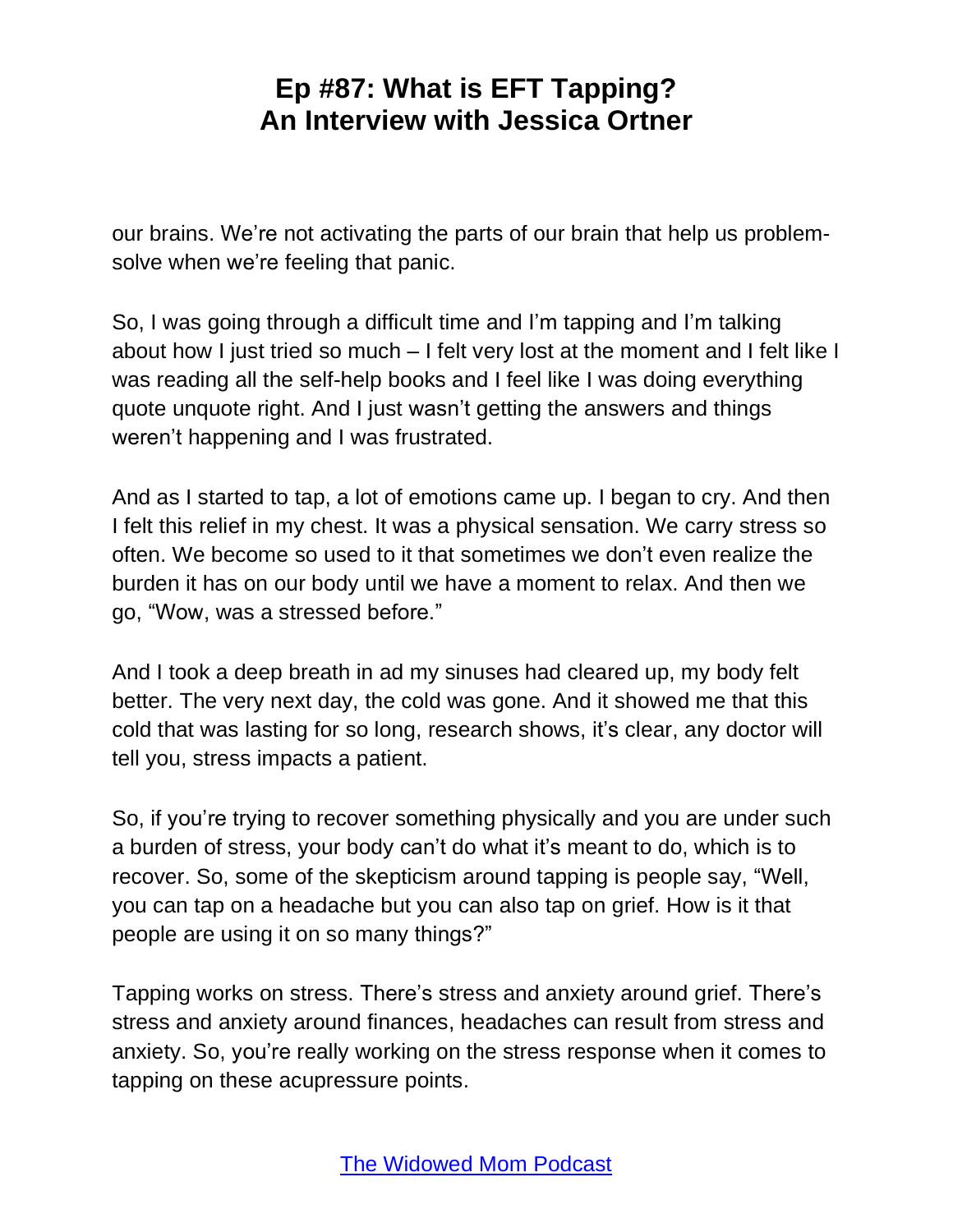Krista: Right, right, right. Yeah, and I find not always, but most of my listeners, they've got a lot going on. They've got a lot going on emotionally. Many of them are now solo parenting young children. There's just a lot happening. And it's not always easy to have even 20 minutes to yourself.

So, what I love about tapping is it's this way that we can self-soothe. We can process through all of this intense yuck no matter what it is with something that's so easy that anybody can do. But you're right, it does look a little weird. It is a little strange. The first time I see it, I always tell people, "Just go with it. It looks a little strange but it's okay. Just go with it." So, what got you so passionate about it? Was it that one experience that...?

Jessica: No, I was a slow learner. I had that experience and then I forgot about it for like six months. You know, it happens. We have a big breakthrough, something works, and then life gets busy and we keep doing what we're accustomed to. And it wasn't until months later that I was going through a breakup and I remember being in bed and just crying so uncontrollably and thinking, will I ever stop?

It's that thing of I just don't know when this is going to end. And I didn't remember tapping perfectly. I remembered maybe half of the points and I just used the points that I remembered to tap and one of the things that you say with tapping – because tapping is this really, it's the acupressure points, but it's also this combination of psychology which is this understanding that our emotions are valid.

We're starting to realize that by trying to push ourselves to feel differently or ignore feelings, it actually makes them stronger. There's something incredibly powerful to say I accept how I feel. This is how I feel. And so, I began to tap saying, even though my heart is shattered, I accept how I feel.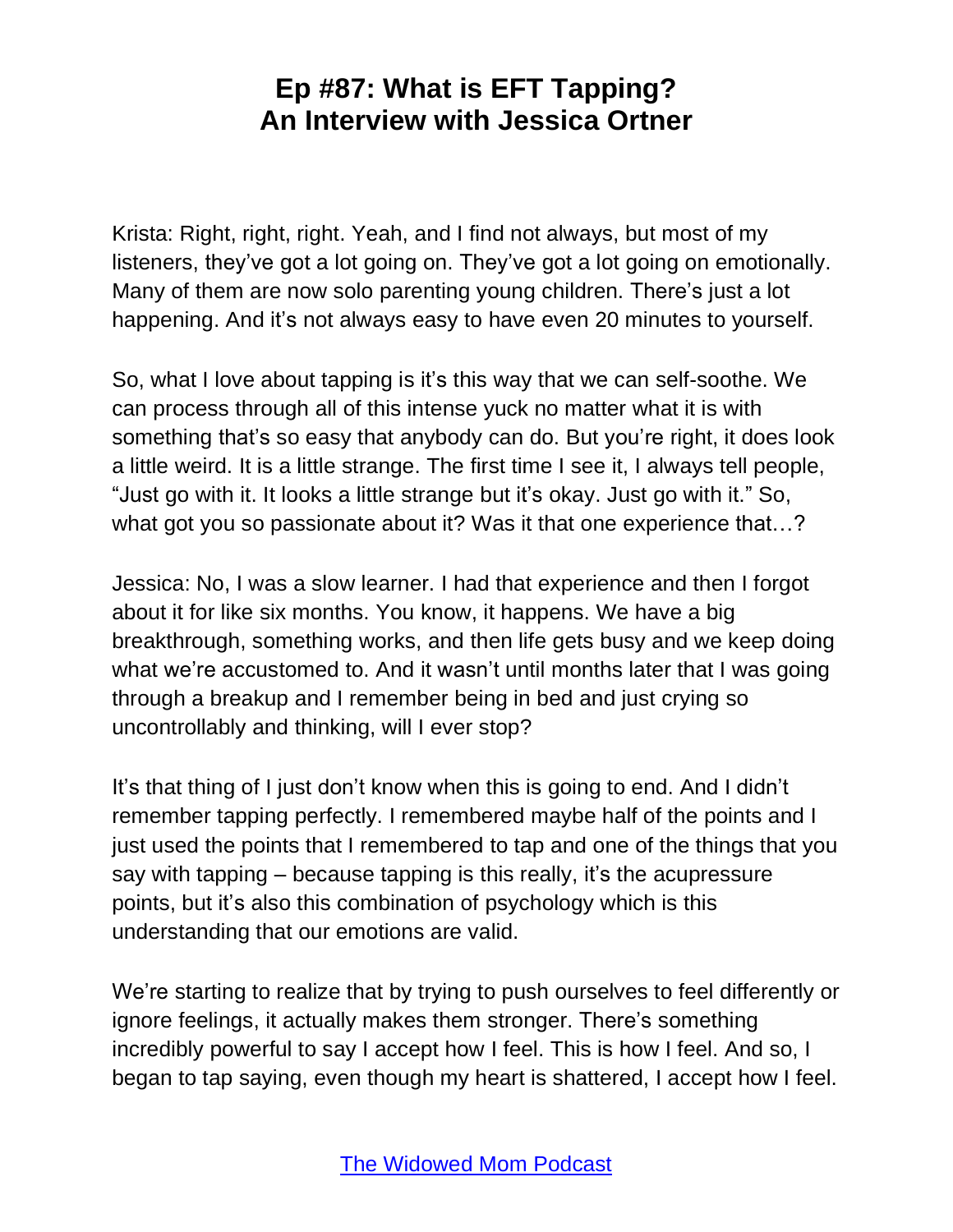I accept these feelings. I accept myself, bringing myself to acceptance and tapping on these points.

And I felt such a shift. And what amazed me was that I hadn't done it perfectly. I only remembered half of the points. And that made me go, "Whoa I have to look into this."

At the same time, my older brother Nick was having similar experiences. He became passionate about it to the point where people would say don't tell Nick anything's wrong because he's going to tell you to tap on it and he's going to tap with you on it. So, he started getting really passionate as well.

And then we joined forces, this is back in 2009, and we made a documentary film about this where we followed 10 real people who were struggling with different challenges and we shared their progress and then we showed them six months later. It started with the film and the, from there, we started doing online programs.

And really, in the beginning, we were just talking to other experts before we became the experts. We've been doing this for 13 years, but it really started with us going, "Who are these other psychologists, these other experts that are incorporating tapping into their practice?"

Like you, Krista, before you started recording you said, "Oh, I tell all my clients that they need to tap." And we found that happening all over the place, that people were just bringing it into whatever practice they already had. And that's how it started, just by learning more, connecting with more people. And it's been about 14 years now.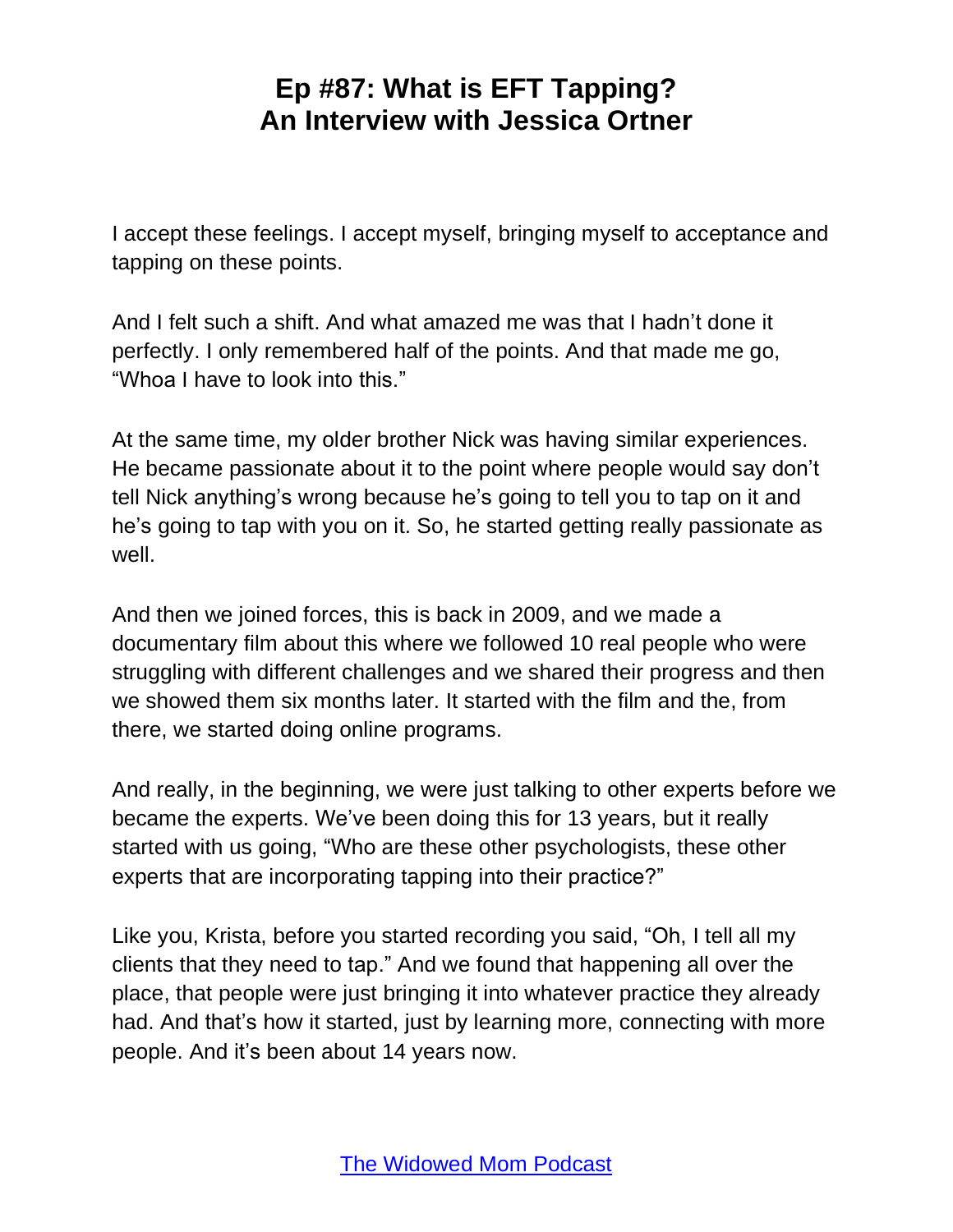Krista: Wow. Yeah, and it's interesting because I'm thinking back, 2009, trying to remember how I first came across tapping. I feel like it was maybe Jack Canfield's work, sometime around then.

Jessica: Yeah, well if you remember back then, I mean, this is a long time ago, but do you remember the movie The Secret?

Krista: Oh yeah, absolutely.

Jessica: Right, so The Secret came out maybe a year before, or around that timeframe. And it was, you know, this movie broke all records for DVD sales. And this is still back in the day that we all had DVD players. And as I started to learn about these experts that were featured in this film, a lot of them were talking about tapping and they were talking about how it's not just about positive thinking. You have to honor how you're feeling before you can move to something more positive.

And so, because we were inspired by that success, we made our film. We had zero experience. We put a ton of money on credit cards. My brother was living in a tiny apartment over someone's house. And I remember just opening the boxes going, "This is a light, okay." At least we had YouTube at the time, to look at stuff. But that's really how it started. We just figured it out.

And when we started to ask these other experts who were in The Secret if we could interview them, they were so supportive because they wanted to get tapping out in this way. And so, we really were a bunch of kids, you know, trying to figure out how to make a movie. And we had an incredible amount of support because of the topic.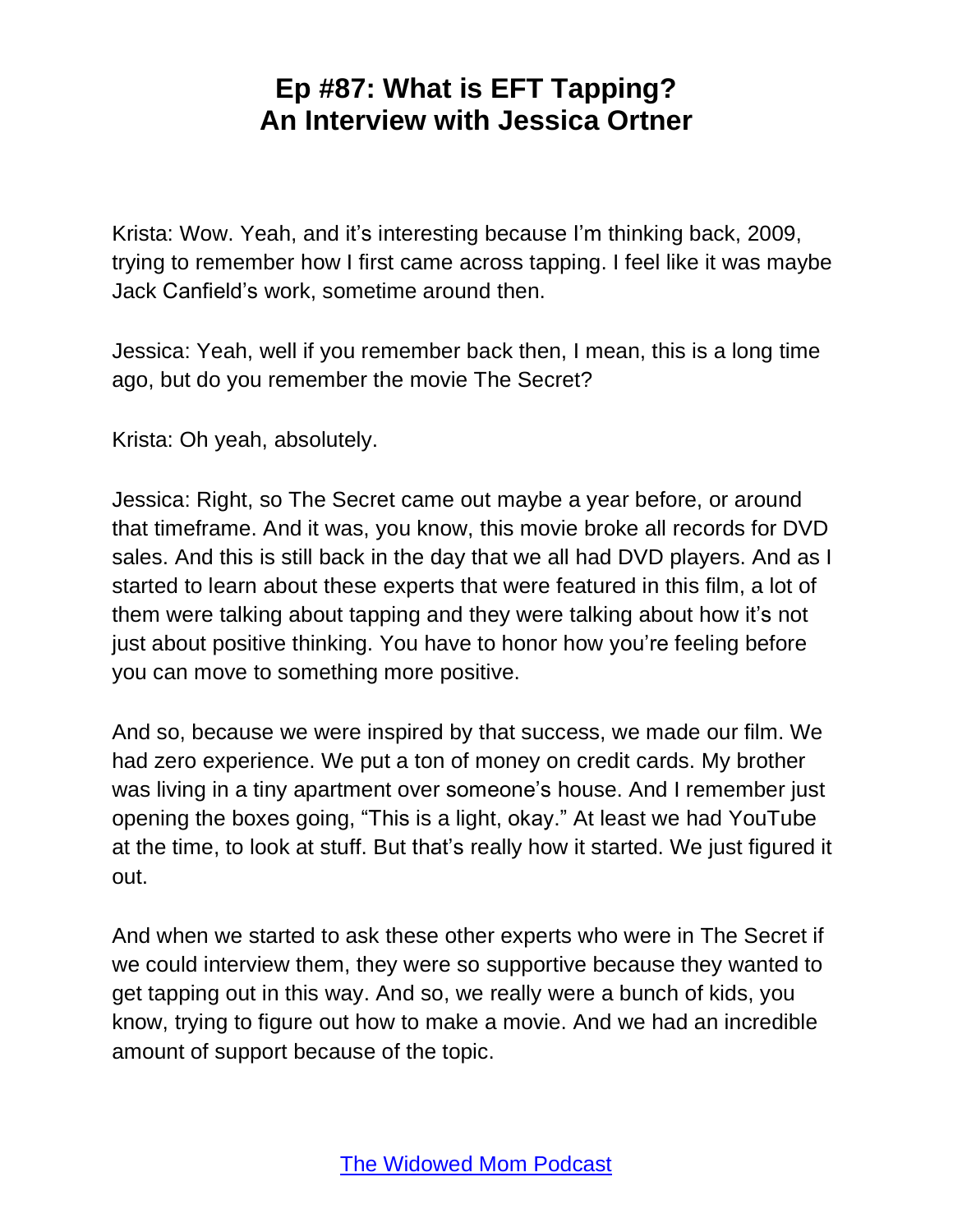Krista: Well, thank goodness you followed that.

Jessica: Yeah. And I mean, part of it is, as corny as it sounds, is the tapping. Because any time you start something, we had all odds against us. There was really nothing on paper that would make anyone want to invest in us, which is why we were putting money on credit cards and getting our own debt. But because we could tap every time that we were scared, it's like we became resourceful.

And there were a lot of blocks and challenges along the way. And what I just realized again and again is you can't stress your way to a solution. And that's what we do. Like, if life is tough, our reaction is, "I need the stress. I need this adrenaline. This is an appropriate way to respond." It is an appropriate reaction, but it is important to pause and say, "Can I navigate through this difficult moment where it feels like all odds are stacked against me from this place of stress? Or what happens when I quiet my mind?" And you start to be more resourceful. That's basically it, that you just become innovative from that place of peace.

Krista: Yeah, you really cannot think clearly, when the emotion is that high. And I notice, for a lot of women who are in grief, because we're never really taught any skills about how to process or allow emotion, we really do go through it. we're either white knuckling it and really resisting it, or we're using behaviors to cover it up.

And I know how we got there, because nobody was taught tapping when they were in elementary school, as I hope that they someday will be. And there are other ways to do it. I'm not saying tapping is the only way. But we can let a feeling flow through us. And even though it is counter-intuitive, as you said earlier, to allow the negative, we do want to honor it because when we honor it, that is what's true for us in that moment. And that's what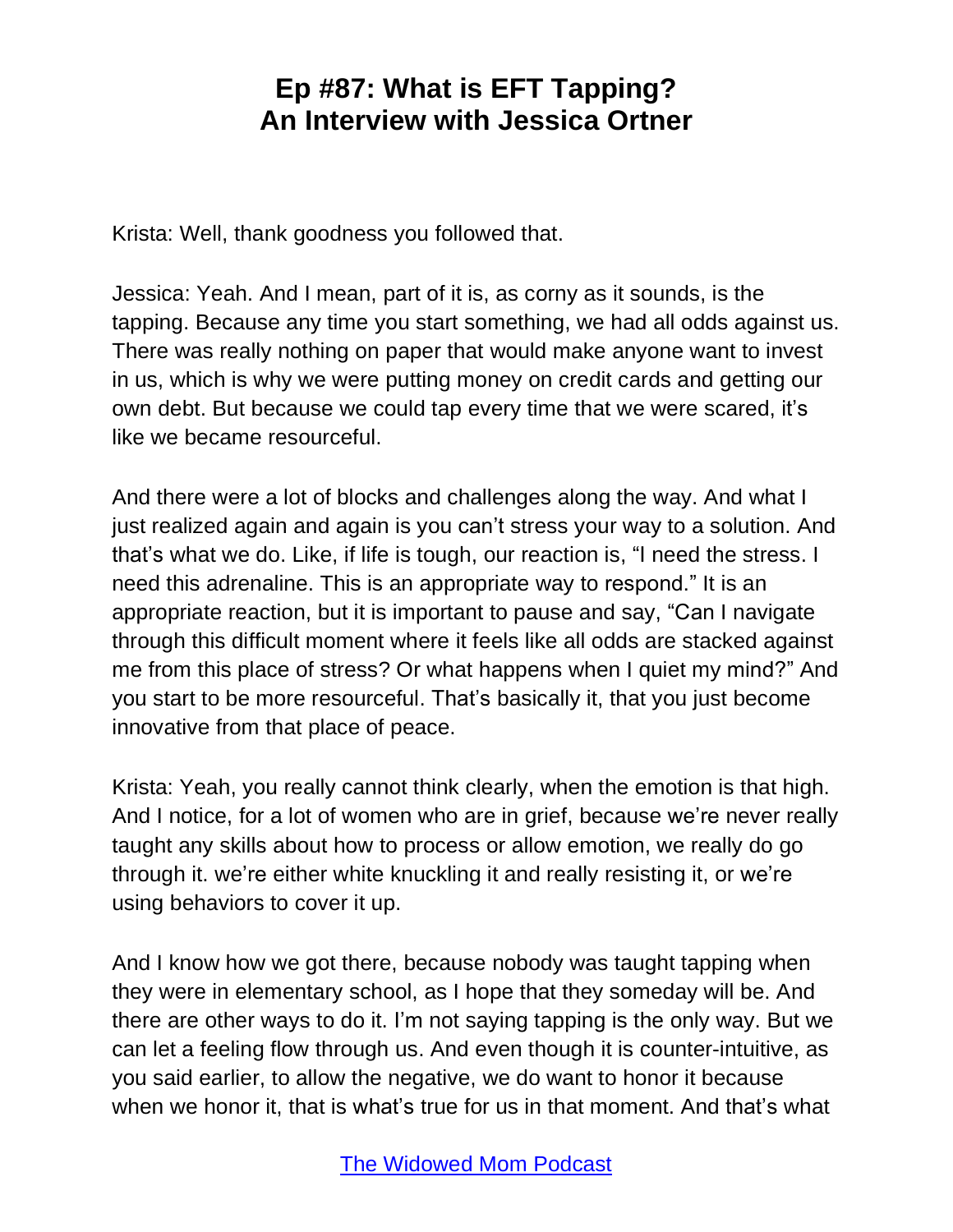I love about it, just lowering the intensity of that negative emotion by letting it be there.

And sometimes, I also like that it's so customizable. Because once you learn kind of the basic formula, you're really to adapt and do what works for you and sometimes different ways of setting it up resonate with some people more than others and you can just really customize it. I love that.

Jessica: I want to mention just a thought from what you're saying. I think the challenge with grief specifically is this fear of, "Will I ever be able to stand up again? Like, if I really let myself feel this grief, will I ever be able to go on?" And a lot of us have to go on for our children or for other people. And so, there is this fear of really allowing ourselves to have a feeling because of this fear of the inability to recover.

I think what's really powerful about tapping is because you're calming your body, you can ease yourself into a feeling. And a lot of it is realizing that we don't have to fear the feelings. It's often the fear of the feeling that's worse than the actual experience of the feeling. It is powerful to give ourselves those moments to cry.

A lot of people say, "I started tapping and I started crying. Am I doing something wrong?" And I said, "Crying is just one of the best releases of your body." Tears are one of the most toxic things that come out of your body. You're literally letting go of things that you don't need. You're having a wonderful release. And tapping just means that you can do that in a gentler way, where you feel like you're more in your body and you're more in control.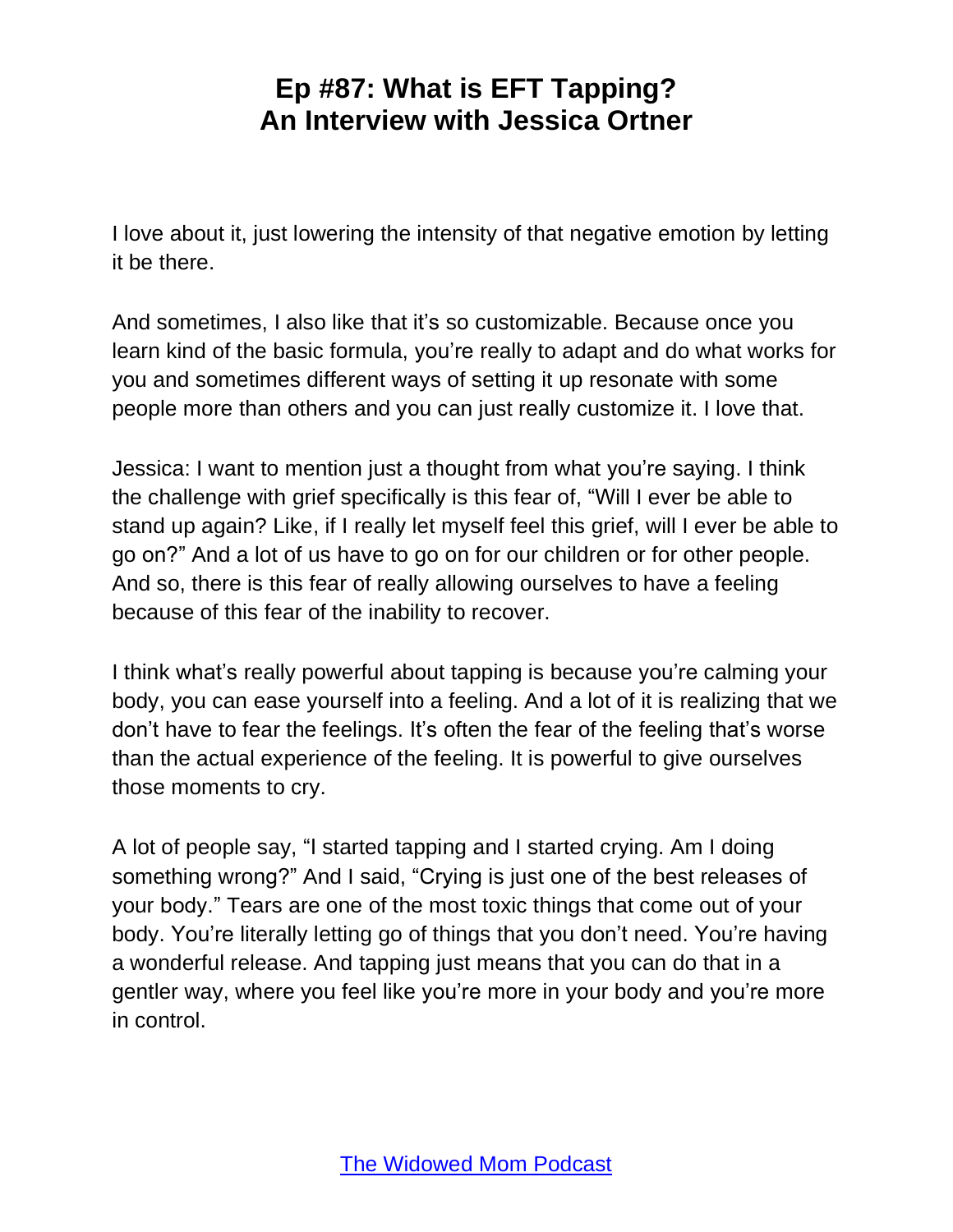Krista: Yeah, and sometimes I do hear things like, "Well, if I allow myself to feel how I'm feeling then I'm going to fall into this kind of black hole and I'll never be able to come out. Or I don't have time, my kids need me. I don't have time to feel my feelings because I need to be strong for my kids." And we don't really recognize that we're not really very able to support our children if we aren't supporting ourselves. But how do we make that happen? It's not just in a therapist's office.

Jessica: Right, and it's not easy for anyone. I think it's important to say that too is sometimes we think, "Oh, am I doing it wrong or should I be doing more?" And we can be really hard on ourselves when we're navigating an incredibly difficult situation.

So, even just giving ourselves five minutes to tap or doing a 10-minute tapping meditation, if all it does is help you feel calm and open yourself to a bit more self-compassion, you can navigate it. Because it's hard. You know, thinking about personal development and self-help in the midst of grief, it's just so important to give yourself some permission to not do it perfectly.

Krista: Yeah, where do you think it's served you most in your life.

Jessica: Wow, that's a great question. I think definitely with my relationship with my body. I think with my relationship with my body was really just a metaphor for my relationship with myself. I really felt like I could hate myself happy and criticize myself thin.

I thought that being mean to myself meant that I had a higher standard and that I'd be able to be better. I definitely was the people pleaser and, you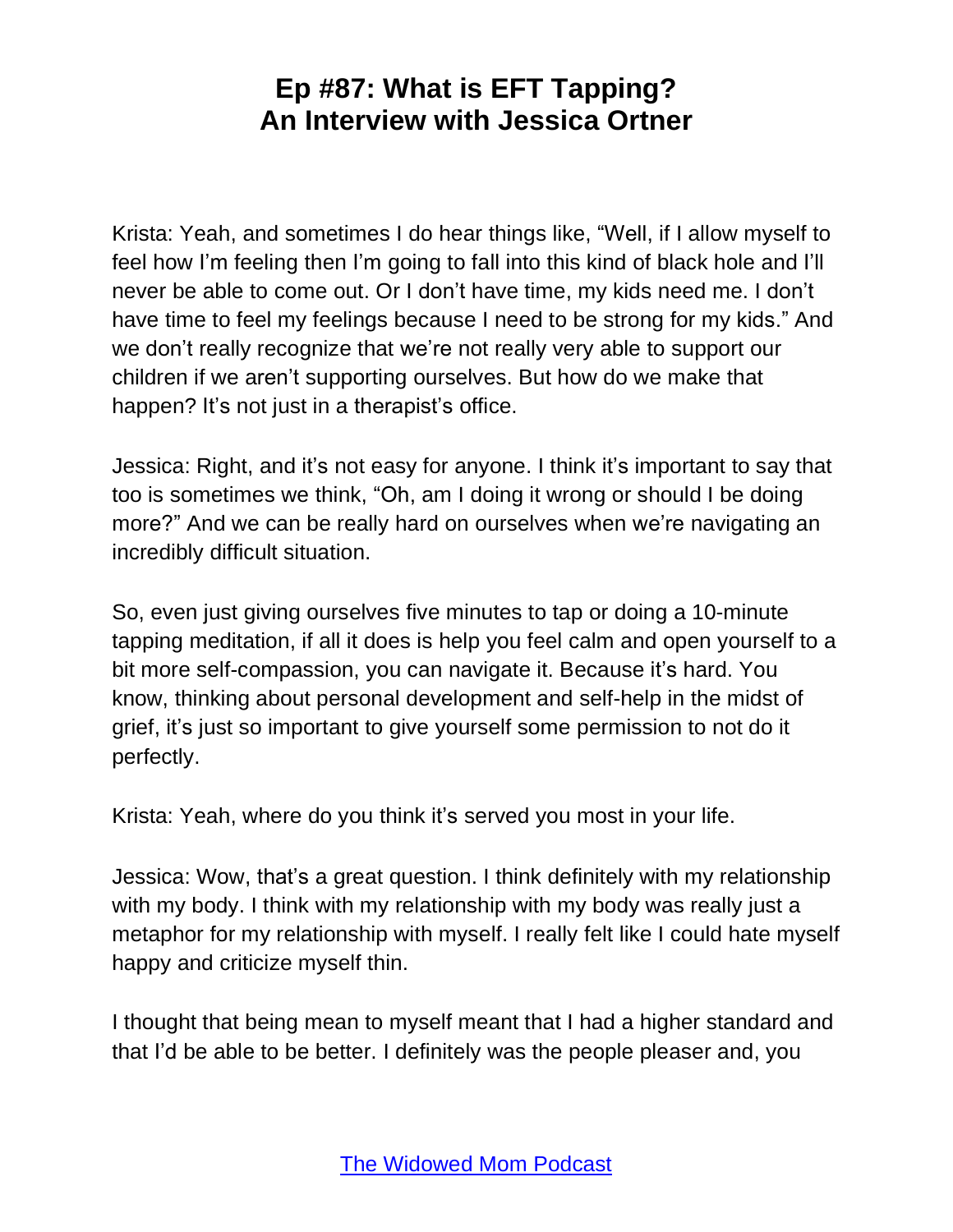know, wanted to do the best I could all the time. And I led to just an immense amount of self-criticism. And with that, it showed up in my body.

My weight would fluctuate just drastically; drastically. And even if I was a thinner size, it felt like I was holding my breath. And then I'd gain the weight all again. I had a hard time with binge eating, you know. I'd buy a ton of healthy foods and I'd open a box of granolas and I'd eat the entire box in a sitting because I just needed a way to feel grounded and centered in my body, and food is a way.

If you're feeling like you're very in your head and you're feeling out of control, food can be a very grounding sensation. It just doesn't last for very long, right? It's like a drug. It's a quick drug that gives you a high before you crash.

And so, I was using tapping for a lot of things, but I wouldn't tap on my relationship with my body because I was just so brainwashed to believe that it was just about the next diet, that it really was about willpower, that I would somehow figure it out and have enough willpower someday.

And so, I needed to go through a lot of pain before I thought, "Wow, I am doing the same thing over and over again since I was 13 years old and expecting a different result. Like, I am just trying to hate myself thin." And when I started to look at that relationship and do the tapping on some of the experiences that I had in childhood about whether I was being criticized for my weight or what someone said, that's when things began to shift.

And I had a shift in my body. I did lose weight. But it became like a side effect that didn't matter because I got to the point where, if I gained 30 pounds, I'm still going to be okay with myself. If I lose weight, I'm still going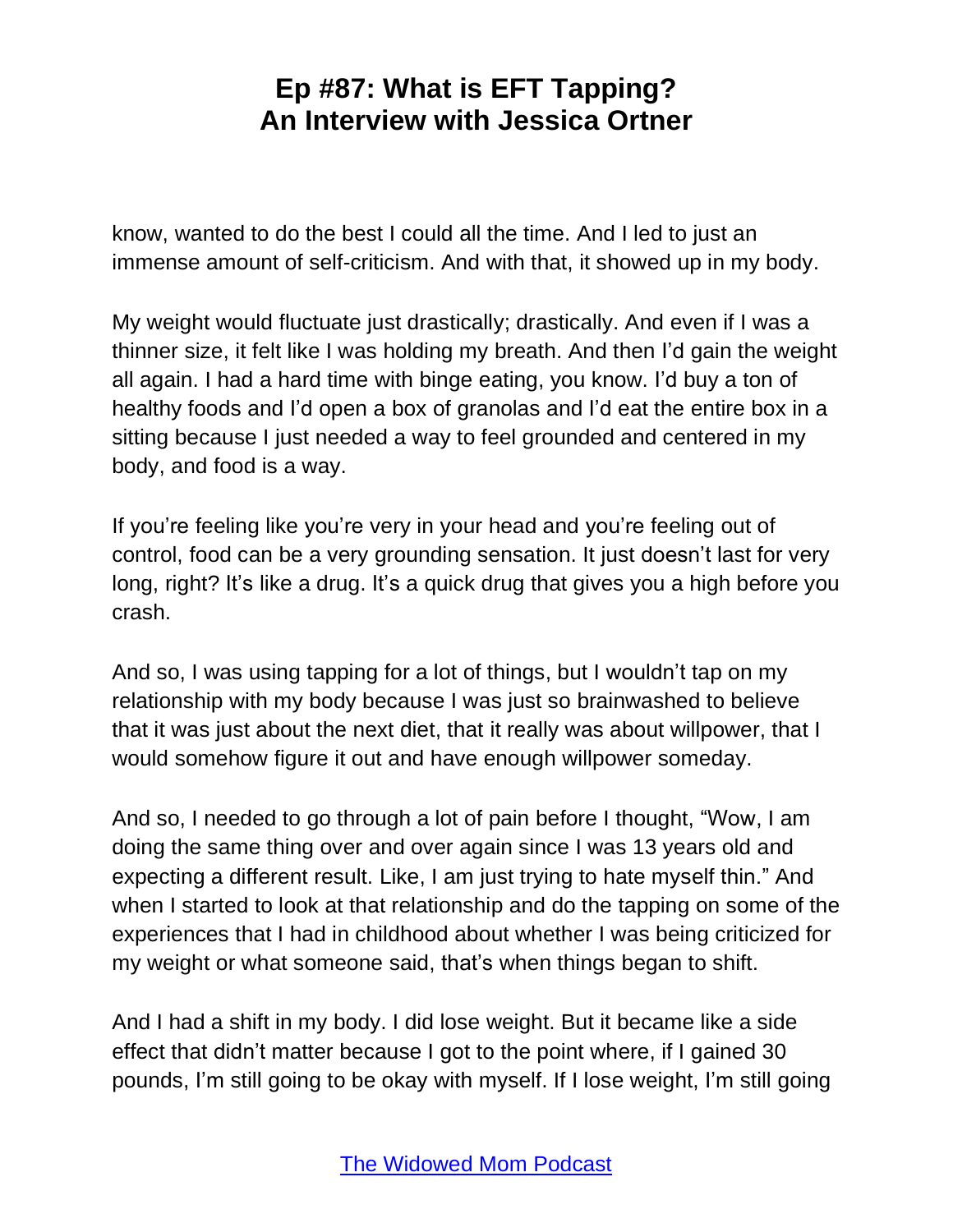to be okay with myself. My weight doesn't define my happiness or my selfworth.

And coming to that place did lead to a healthier body and to feeling stronger and more comfortable in my own skin. But that was my big journey. And tapping was a big part of that. And I actually wrote a book called The Tapping Solution for Weight Loss and Body Confidence…

Krista: I've got a copy right here in my hand.

Jessica: Yeah, and let me tell you, even now, I still can't believe I wrote a book that had the words weight loss in it. I had to call it that because I would not have picked up a book about body confidence because I just wanted weight loss. So, for me, people come in for the weight loss but they stay and have a deeper experience. And weight loss is not my passion by any means. I don't care about anyone's weight or my weight. It's a number on a scale. But I do feel like, in this society, it begins to represent our relationship with ourself and that's where tapping really helped me.

Krista: Yeah, the subtitle of your book, "A woman's guide to stressing less, weighing less, and loving more." Yeah, you're right. the weighing less is the least relevant part of that. But we all need to stress less. And what a world it would be if we all loved more.

Jessica: Exactly.

Krista: So then, I'd love to hear, because I bet you have some amazing and really powerful stories about how you've seen tapping impact other people and their lives. So, what comes to mind when you think about some of the more powerful things people have used tapping for?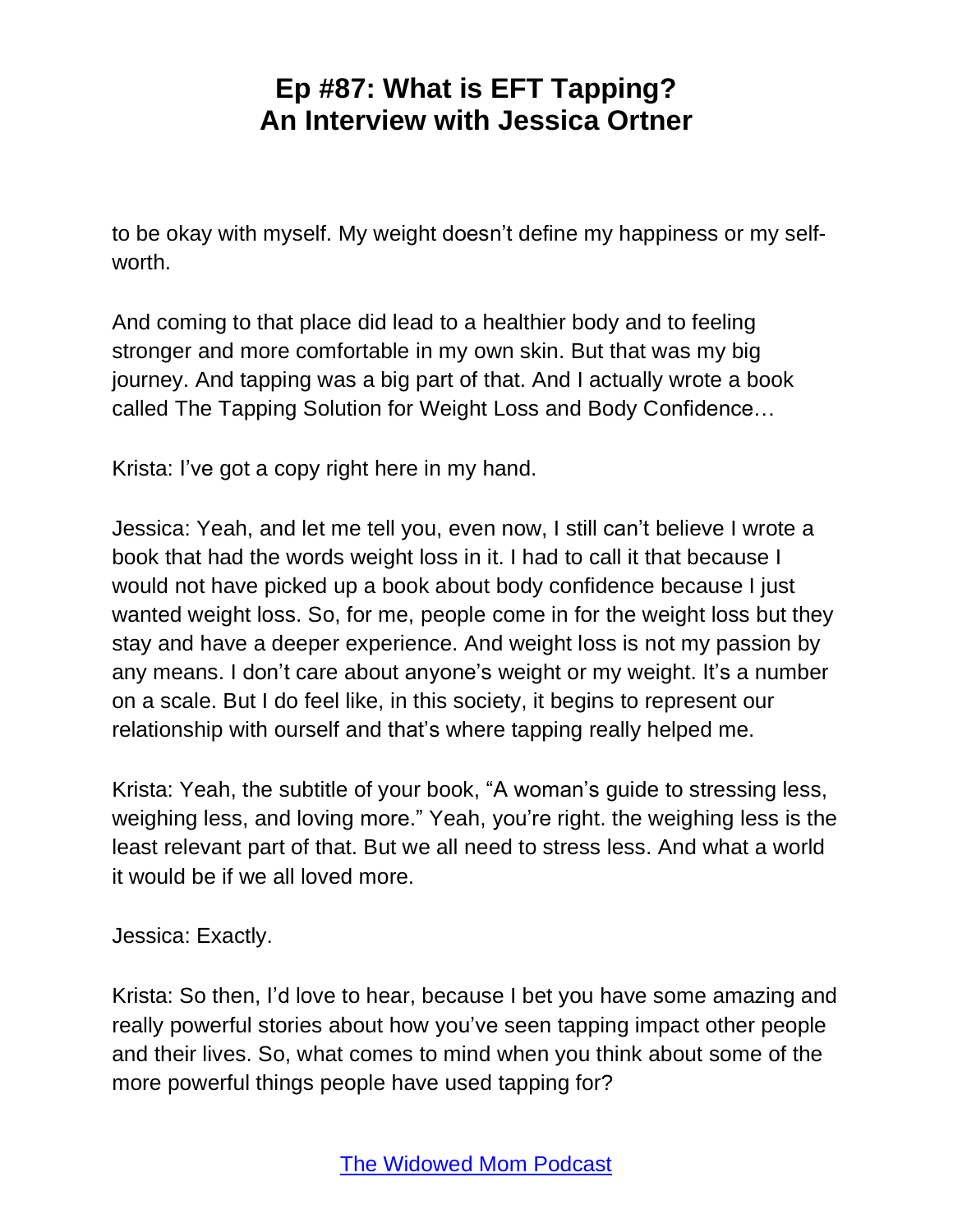Jessica: Yeah, there's so many stories. But since we were talking about grief, the one I wanted to share was about a mother, Scarlett Lewis, who lost her son Jesse in the Sandy Hook school shooting. I live in Sandy Hook. So do my two brothers. We didn't know Scarlett at the time of the shooting. But someone connected us. And she had heard about tapping. She had done it a few times.

And my brother went to her house maybe two days after the shooting and tapped with her and her father and her living son. And Scarlett has been so passionate since that day to share tapping and what she shares, which I find so interesting and important is that grief is not this single one-layered emotion.

When you're dealing with a tragedy, there's so many different elements that create stress and anxiety. And for her, it was the sound of helicopters. She remembered that when the tragedy happened, there were so many news helicopters, news vans, the sound of her phone ringing, her home phone ringing, that sound before she picked up the phone.

And so, all of these little things were triggering her throughout the day, besides the grief, was just the constant panic and overwhelm and she was really in a state of shock. And my brother Nick worked with her and really tapped on those different elements that were triggering her. And another big component was anger. She had, for obvious reasons, this immense amount of anger.

And she said that once she was able to tap on the anger, it made room for her grief. And that she needed to be with her grief, that her grief was something that she needed to experience and she was almost avoiding the grief by holding onto the anger.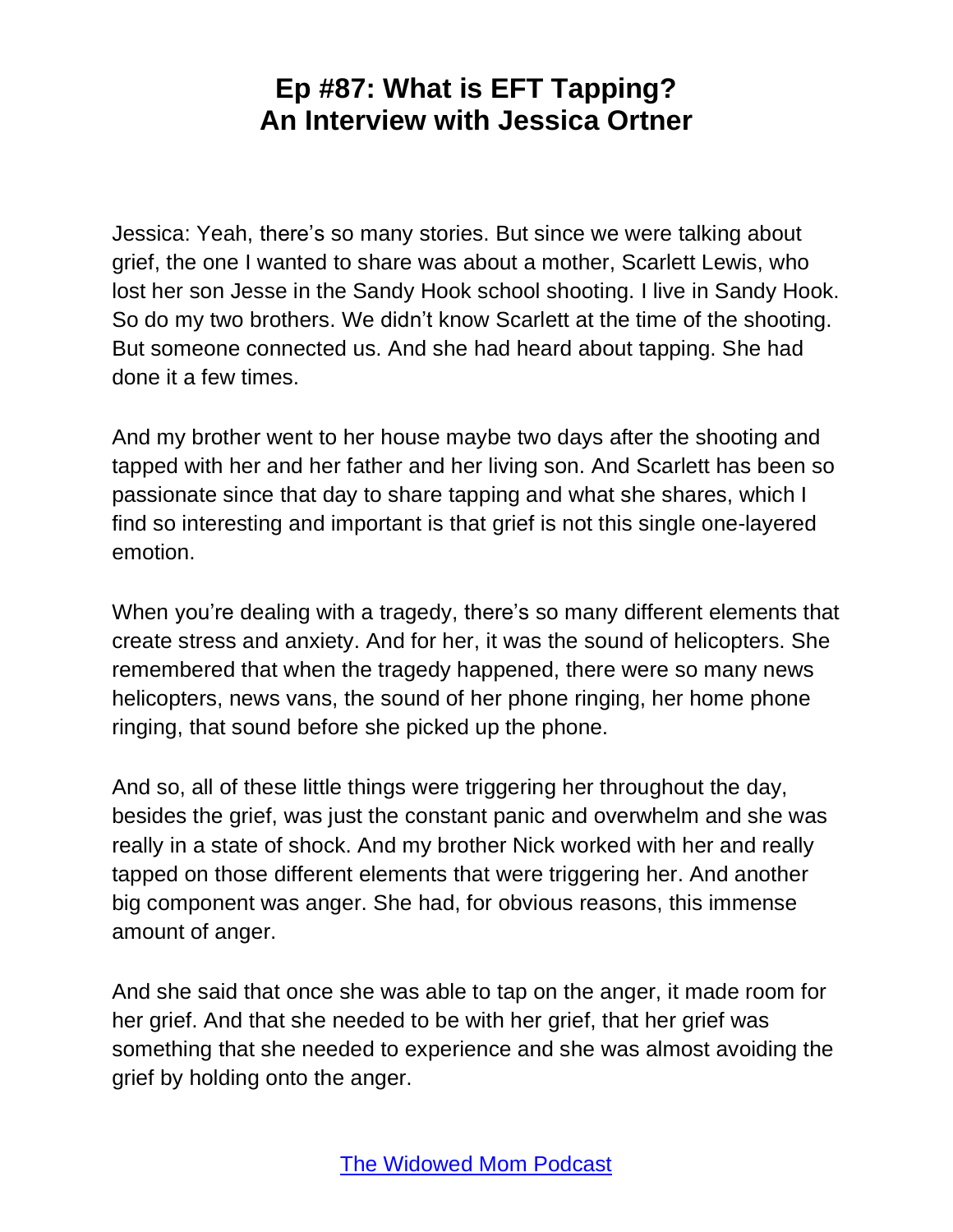And by feeling safe to let go of that anger with tapping, she really started her healing process. And sometimes I try to avoid the word healing because I don't think you ever completely heal from losing a spouse or losing a child. You know, there's always a part of you that will ache for that person and there will always be a part of you that wished it was different.

It opened her up to taking back her life. And she now has a wonderful organization called Choose Love. Because she also found, a few days after the tragedy, she had finally gone home to pick up clothes for her son's funeral. She had not been home.

And she walked into her house, she saw that her son, who was in second grade, phonetically wrote, "Nurturing, healing, love," on a chalkboard. Nurturing, healing, love, a second grader, phonetically on this chalkboard. And she began to realize that that is one of the principles of compassion in almost every culture. And it started her on this amazing journey and she now has an organization which teaches kids about emotional tools. And tapping is a part of it.

So, tapping is in thousands of schools because of her. She brought tapping into her curriculum and she does really amazing work. I love her story so much because it really highlights that we're not going to say "Hey, tap on grief. Let's do a tapping meditation on grief."

But let's look at the other things that might be coming up and looking at this in a different way because there's nothing wrong with grief. And I think it's really important to know that grief is an important experience to have. You want to be able to grieve from a place where you're feeling safe. And that's the difference than feeling like you have to have the anger or the busyness to avoid it.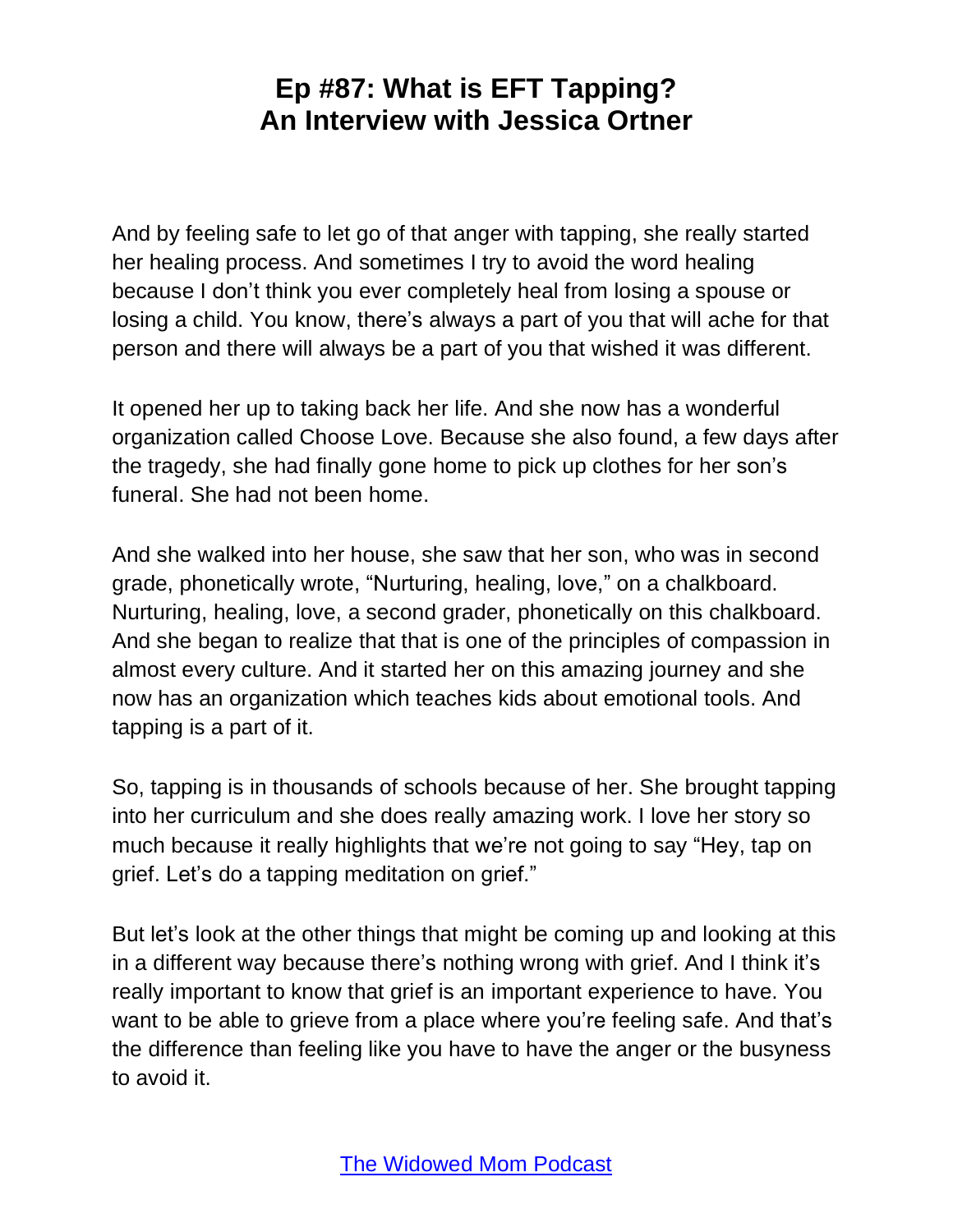Krista: Yeah, and sometimes your body doesn't know that you are safe when you are. That's what happened for me a lot, where I would go back in my mind because of some sort of stimulus in the environment that wasn't a helicopter noise for me, but it was the sight of a car on the road with a flat tire, or watching someone change a flat tire as I drove by, or ambulances or anything to do with an accident, CPR scenes in the middle of a movie where, even though I knew intellectually I was safe, my body went right back to a time when I wasn't safe. And so, to be able to use tapping to remind my nervous system that I was safe.

I don't know – I remember the very first trigger that I had. I was driving and I drove under a bridge. And just as I drove under a bridge, a large semitruck drove over the top of the bridge. And I think maybe it must have hit like a dip in the road. But it made a crashing noise and all of a sudden, as I was driving my car, I was back at the accident.

And I don't think your app was out then. This was a while ago. But thank goodness I had tapping in my back pocket because I pulled my car over and it was the first thing that I thought to do, was just to tap. And I'm so grateful for that because I think a lot of people are really suffering with perpetual triggers like that that they just can't ever get on top of.

Jessica: Yeah, and sometimes, it's your body reacting and not your mind. And so, it's hard to talk your way out of a physical sensation.

Krista: Yeah, it's impossible. Your heart is racing all of a sudden and yeah, that was my experience. So good. So, you've done a lot of work with people in really, you know, arguably traumatic situations.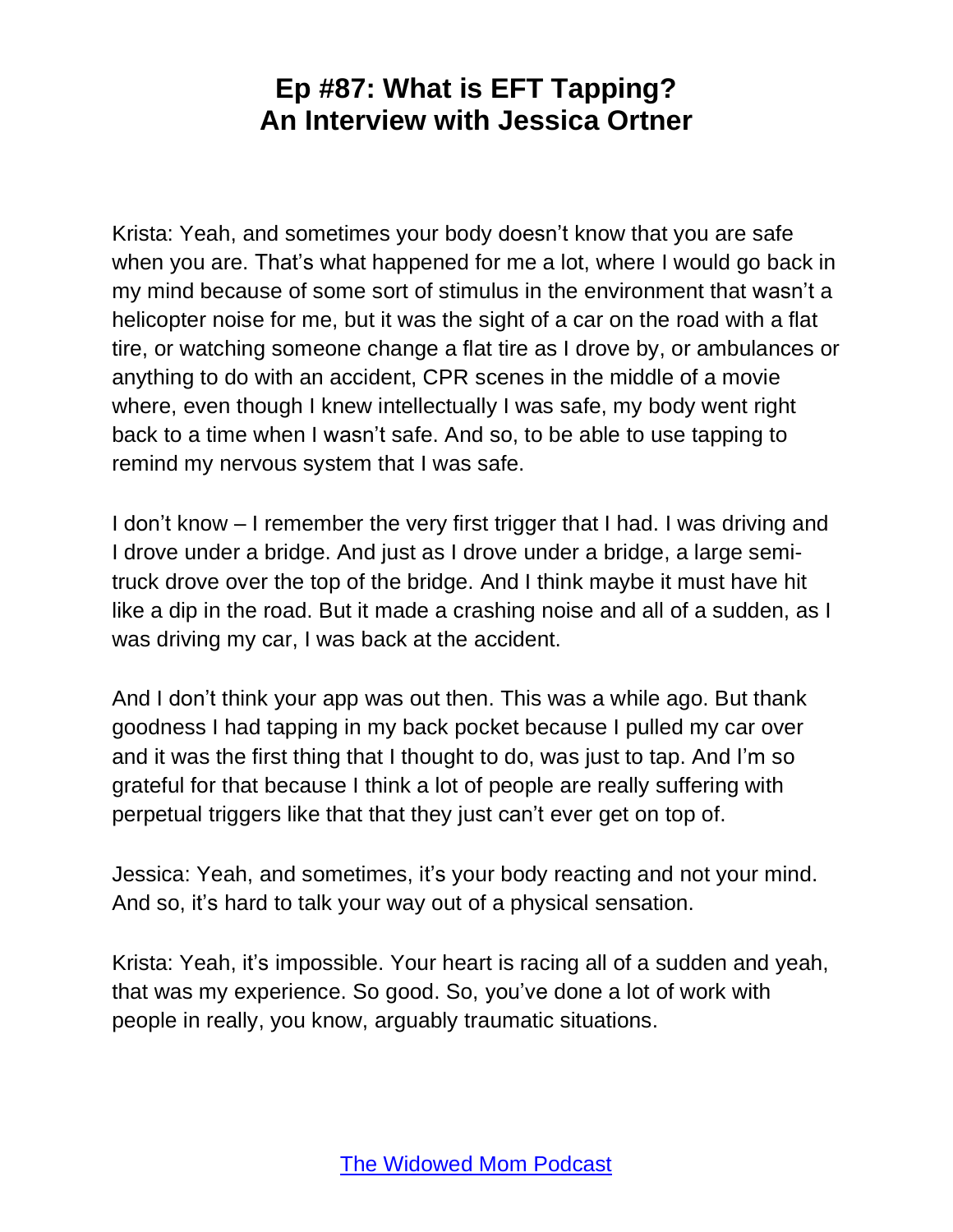Jessica: Yeah, not intentionally in the sense of we never set out to do that. Obviously Sandy Hook happened in our hometown, so we set up the Tapping Solution Foundation and we, to this day, continue to provide – there are therapists who we trained in tapping who now use it.

It's important that we make a distinction. Sometimes, if you're dealing with something that's really traumatic, it is important to seek professional help. And there are a lot of people who have that background who incorporate tapping. And so, we've been really supportive to kind of send people that way. And at the same time, it's three o'clock in the morning, you don't have your therapist and you need something to self-soothe.

And so, we teach people to support themselves in that way, so they learn how to use it. We began to start working with people with PTSD mostly because a lot of young veterans Afghan, Iraqi veterans were coming back and they were coming to us saying, "Oh my gosh, tapping really helps. I went to Walmart and I saw all these people and I suddenly got triggered and I started just tapping in the moment and I felt better."

So, we started to get those stories simply because people who were going through an experience like PTSD were trying tapping and then coming back to us and sharing how it helped. And so, since we started our journey 10 years ago, it's been approved by the VA, so now therapists in the VA can use it, which is amazing. And there's a lot more research about the effectiveness.

And when I started so many years ago, over a decade ago, we didn't really have a way to explain what was happening. At that point, it was still talking more about the Meridian system and the energy system. But since then, there's been a lot more research about what is happening in the brain and also tracking what happens in your body when you tap.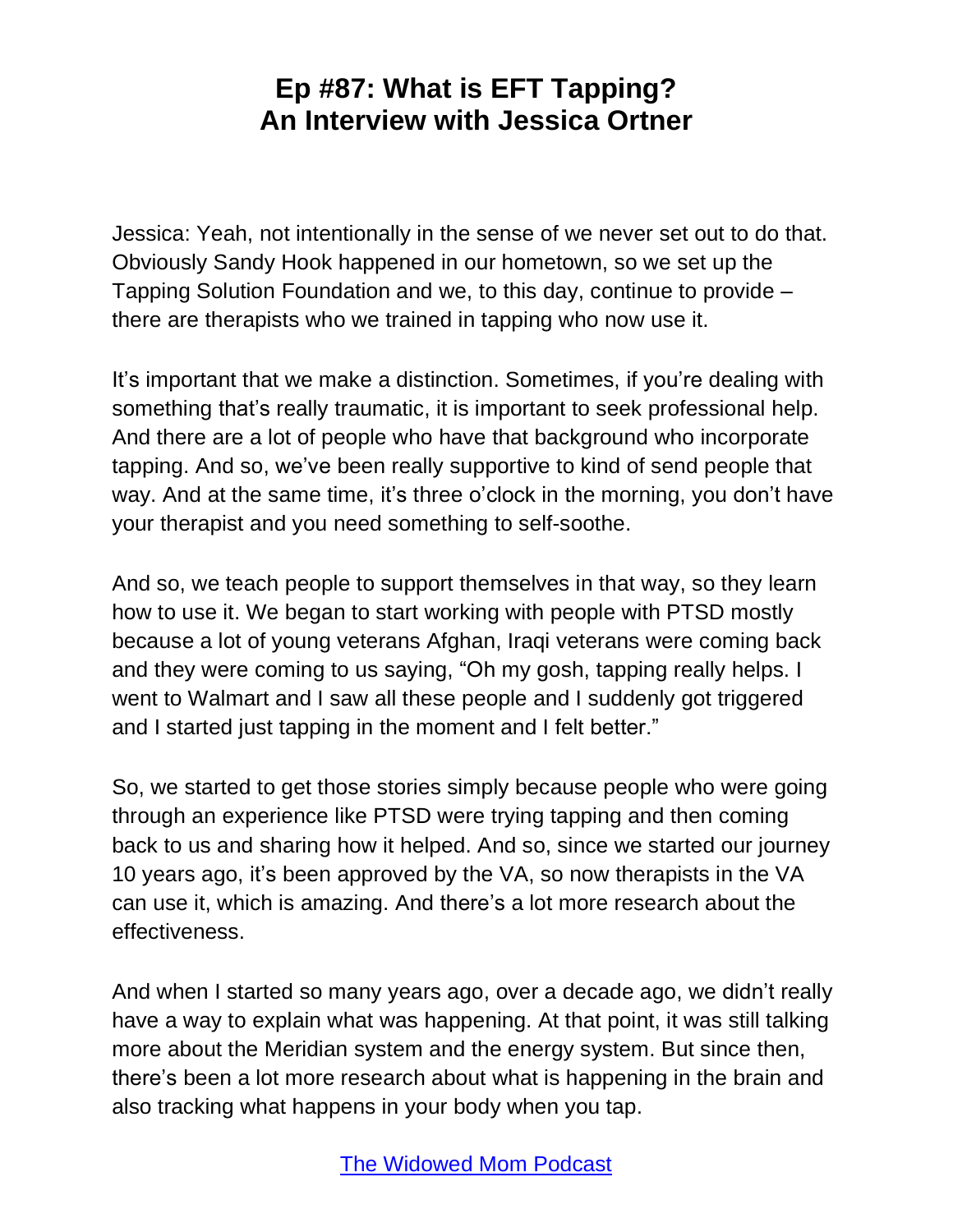There was a great study in Bond University in Australia where they took a group of people who used tapping. They took a group of people and they split them up. One group did tapping. Another group read magazines. They were the placebo. And then the other ones read about stress relief. So, read about strategies and ways to feel better.

And they tested for cortisol. Cortisol is often known as our stress hormone. You can test it in your saliva. And they learned that those who read about stress relief, read about how to better take care of themselves, their cortisol did go down by 19%. The control group, it actually went up by 2%, which I find interesting because they were reading magazines. I think it just shows that you can't ready anything these days without feeling a little stressed. They were probably reading some news.

But the tapping group went down 43% in an hour. 43% compared to 19%. So, we're seeing that it dramatically reduces cortisol levels in your body. So, your body is having a response of relaxation and letting go of this, reducing that cortisol level.

Krista: Yeah, which I think we all need, whether we're going through a loss experience or not, we just all need that regularly. So, then how did you start the Taping Solution app and tell me that story?

Jessica: Yeah, we wrote books first. Nick and I both had two successful books that were New York Times Bestsellers and it was an amazing adventure. But what we kept hearing was people telling us, "I did this tapping once and I had this breakthrough and I never used it again. They had that one experience, someone tapped with them or they were following along to an audio and then they just never used it again.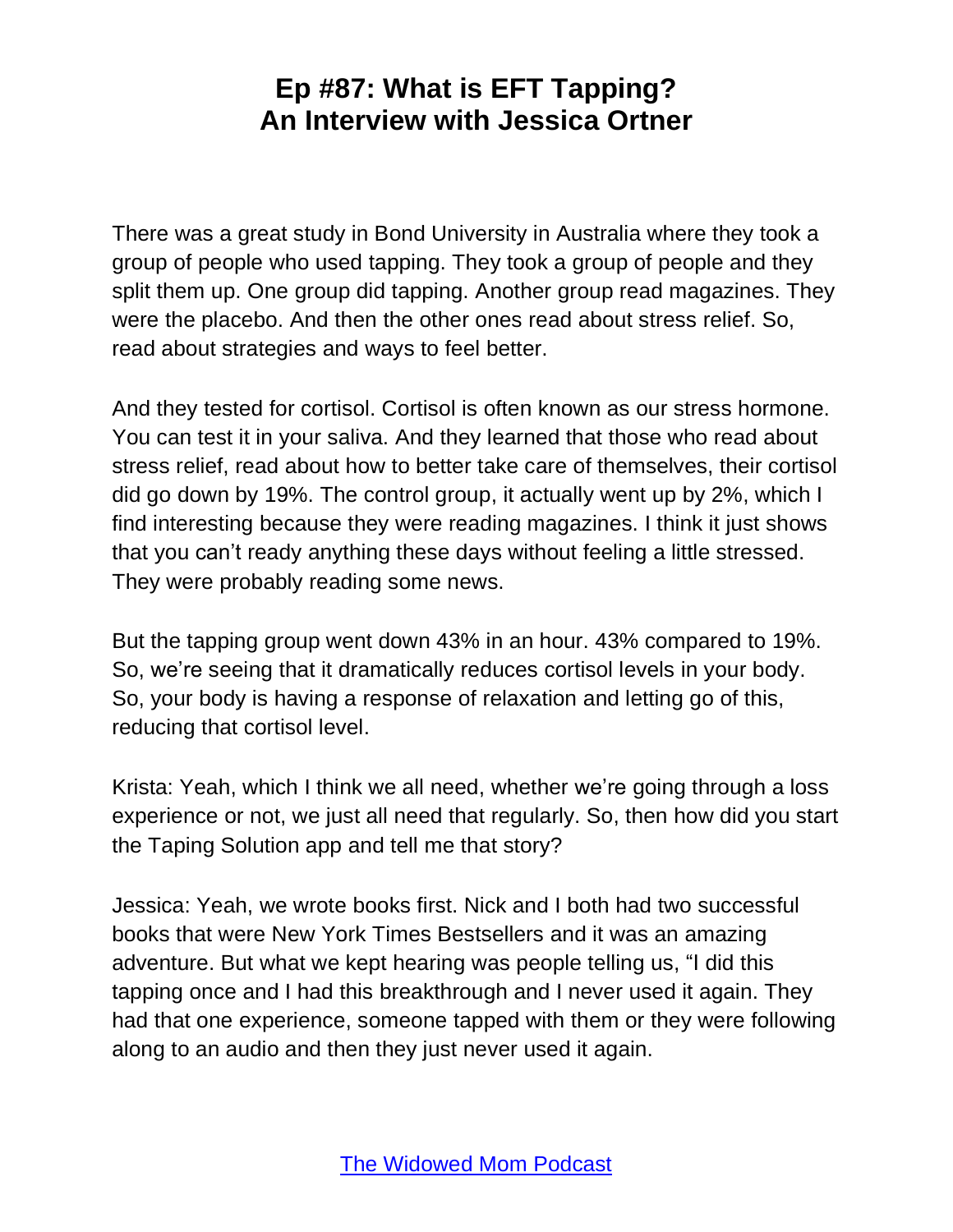And so, we thought it was almost out of that necessity. People don't need to read about tapping. It's like reading about tapping is not the same as tapping, the same way reading about meditation is not the same is meditating. We have to help people actually have an experience, instead of just teaching them about how to have that experience.

And so we started to create these - we coined the phrase tapping meditation. So ours right there. Tapping, you could often work with a practitioner or a therapist who incorporates tapping. And they'll guide you through what to tap on, or if you're comfortable with the technique, you do it yourself.

You start out by talking about how you feel, you feel better, you can move on to something more positive. You can get comfortable with the technique yourself. But sometimes when we are so stressed, like we talked about earlier, you don't access the parts of your brain that are resourceful. So when we need tapping the most is usually when we don't do it.

And we all know this, whether it's tapping or meditating or exercising, when we are a lot of stress, we don't do the things that would help us because our brain is not in the position to think clearly. Having an app makes it so easy because all you have to do is press play.

And when it comes to emotions like anxiety and anger and frustration, as humans, we might have different circumstances, but the emotions tend to be very similar. Whether you're living in Japan or France or the United States, getting heartbroken is feeling heartbroken. And so even though it may be more powerful to be specific tapping on your own, being able to keep it general and calling it a tapping meditation because you're listening to relaxing music and you're following along means you're actually doing it. It makes it more accessible.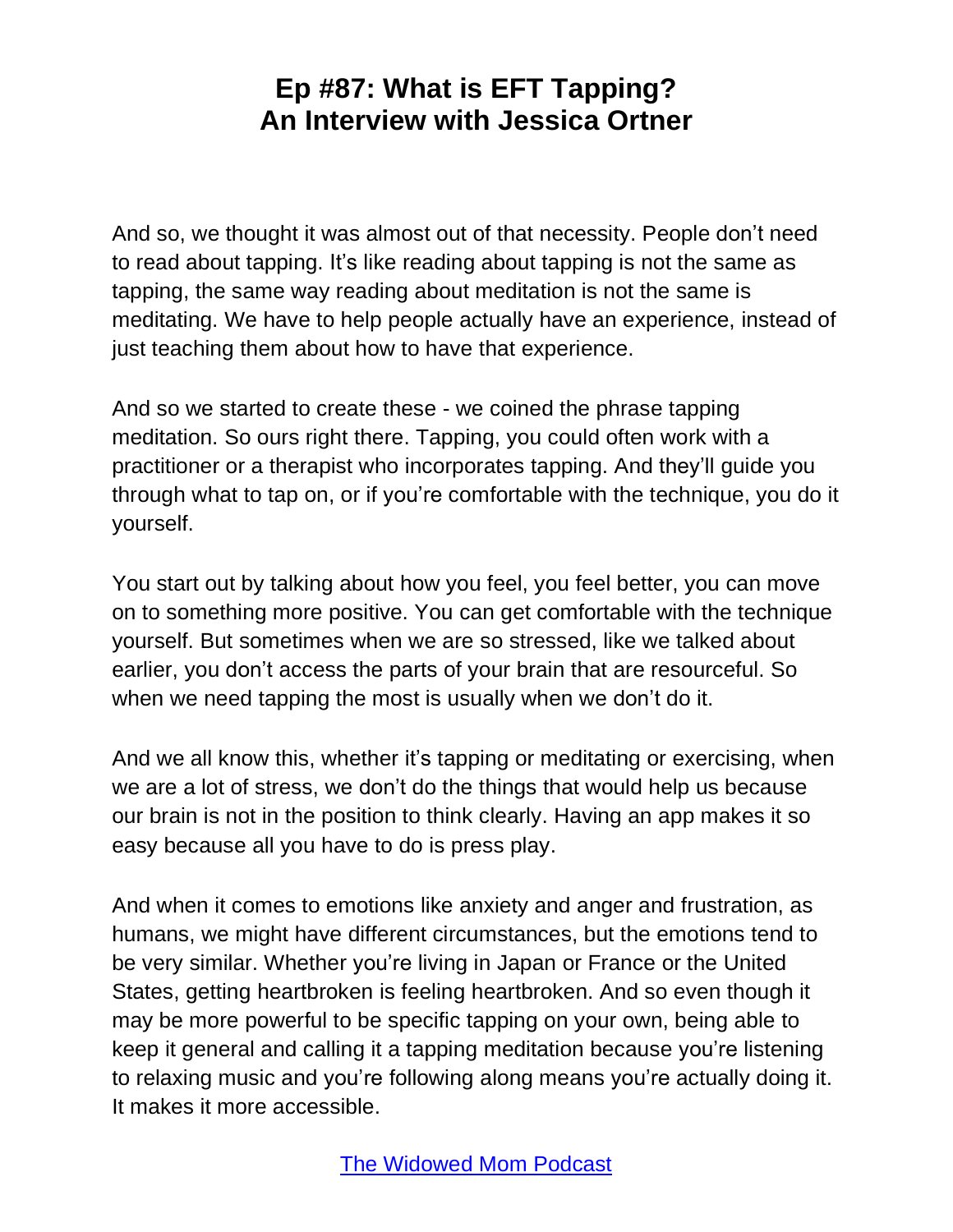The other thing we're realized is through some of the research studies, the key is the tapping. And that was something that they really had to research. Is it the tapping or is it saying I accept how I feel, or is it these words? But what makes the biggest difference is the actual tapping. So even if the words aren't perfect, if you're able to tap, you're calming your nervous system, you're calming your body.

And then we were just inspired and we kind of took the same attitude as the movie. I don't know how to make an app, but let's figure it out. And we just figured it out and we created the app and the last thing I want to mention is that with tapping, you measure before and after always.

You say on a scale of zero to 10, how intense is your feeling? You tap, you check in again. This is so that you can monitor your own progress. You can feel encouraged when you go from an eight to a six, and you think, alright, let me tap a little more. So we put that in the app.

Without realizing at the time, that it would give us this incredible data set. So for example, 500,000 people have played the releasing anxiety tapping meditation. And the average decrease is 41% in under 10 minutes. It's nine minutes something.

Krista: That's amazing.

Jessica: We're able to see that people can cut their anxiety almost by half. And even just going from a 10 to a five of anxiety, you're thinking differently, you're breathing differently, and you can definitely keep tapping. But it's such a major shift.

Krista: And when did the app come out?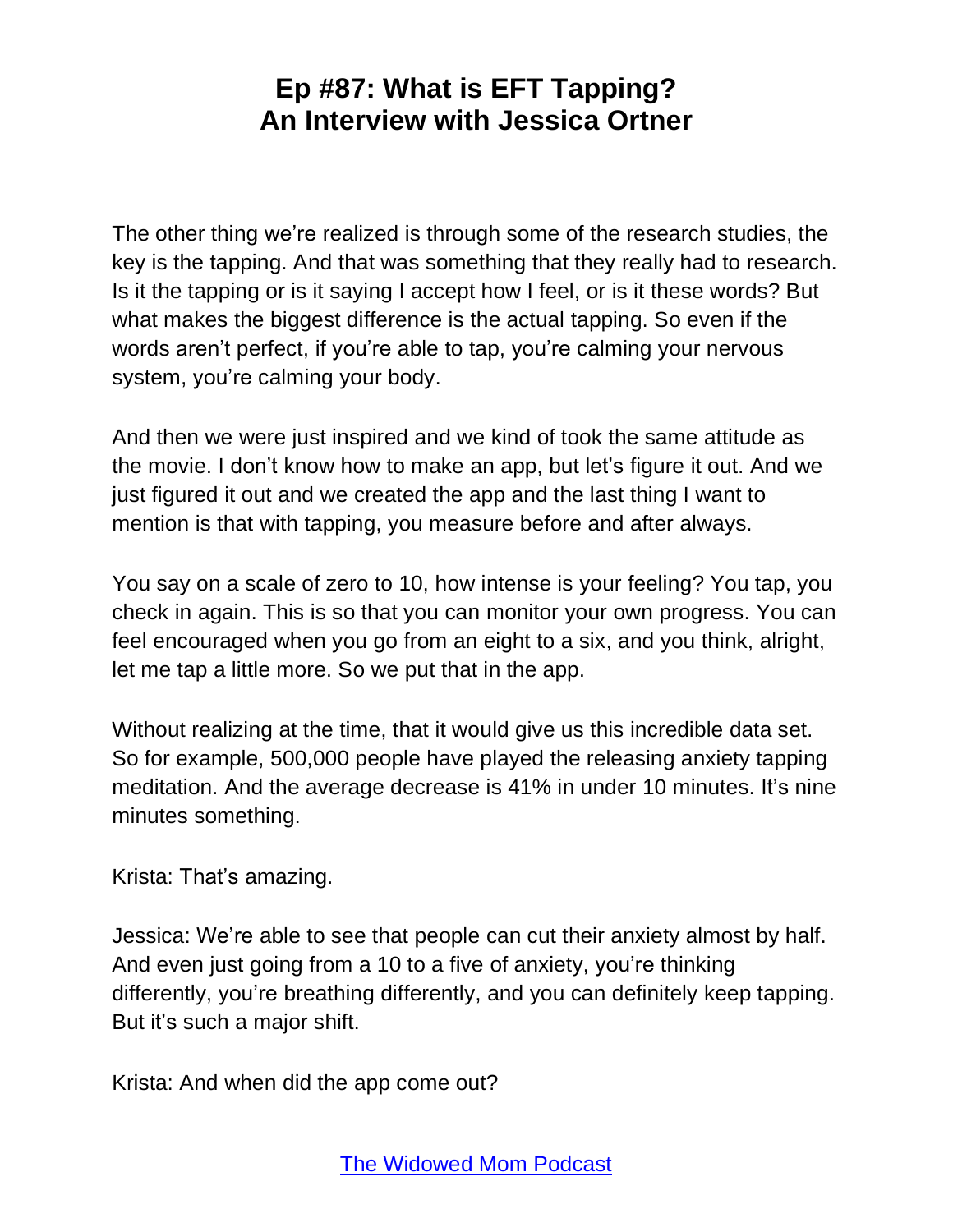Jessica: It came out March 25th 2018. I'm horrible with dates. I can't remember anyone's birthday. The only reason I remember that is because I was in labor and I was sure that my baby and the app was going to be born on the same day, but I had a 36-hour labor so the baby didn't come until the next day. So it's been two years. It's easy to remember, same age as my son Enzo, who turned two this last October.

Krista: Well, I don't know how long I've had it, but it's at least, I don't know, maybe a year and a half maybe. But just watching how much you keep adding to it, it started seemingly kind of small and now there's so many different exercises inside. How many do you have?

Jessica: I think it's around 300 tapping meditations and what's exciting is we're starting to bring in other people. So we just teamed up with Dr. Damon Silas, who's a psychotherapist who specializes in anxiety and grief actually. And we did a five-part series around depression. Depression support.

So whether you're diagnosed with depression or you just feel like you're in a really low place, it's a really gentle five days to help lift the fog of depression and having him as a psychotherapist who works with so many clients with depression, his insights with the tapping were phenomenal. And he created a really wonderful series and it's nice to be able to follow along for five days and also gain that consistency.

Krista: Right. And you can also - what I love is I get my little nudge in the app. I set my reminder so it just kind of gives me this little floating - here's your little nudge to tap at 6:45 in the morning. I love that. And you've added some content for children lately.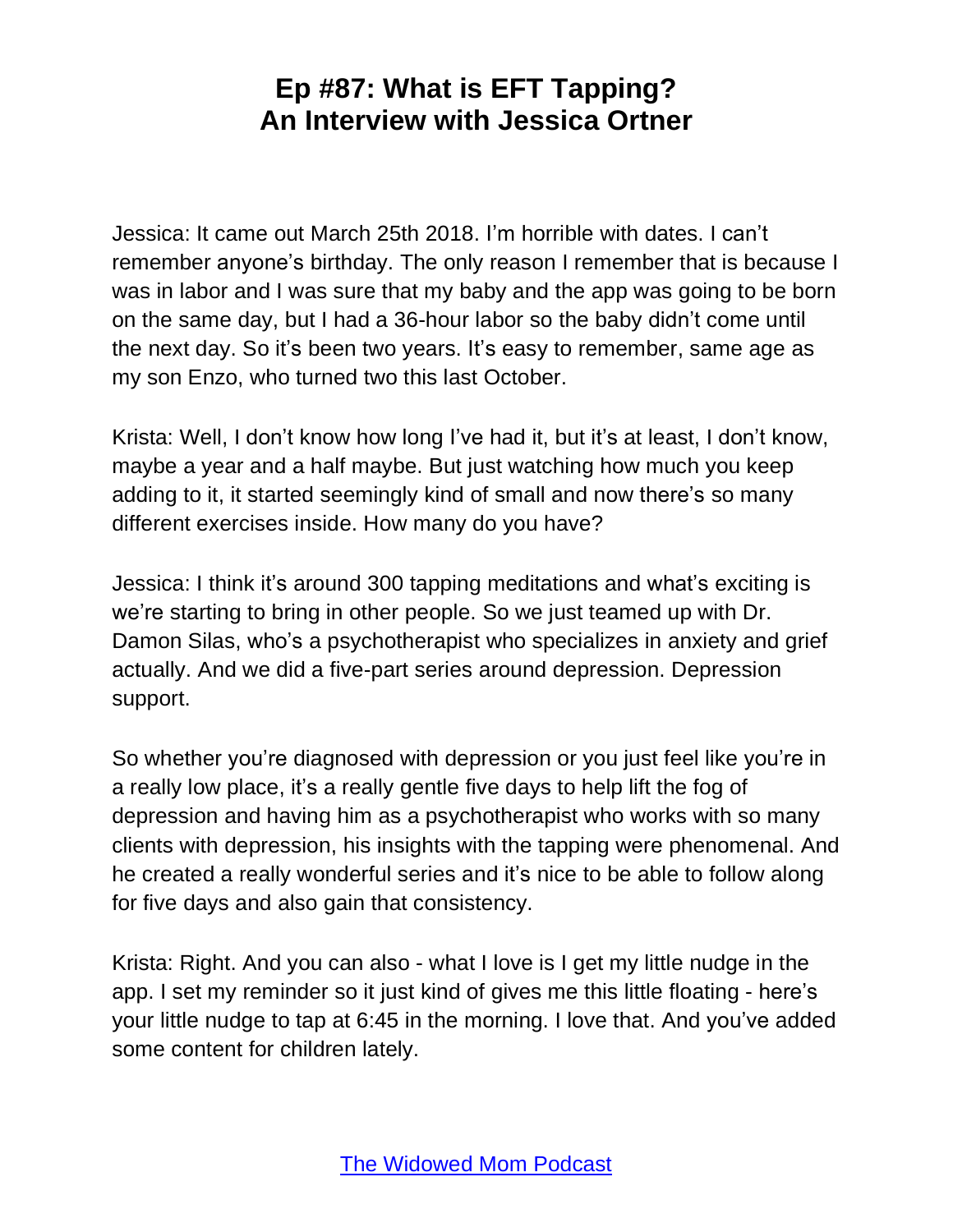Jessica: Yeah, so we have tapping meditations for children. The way that you tap with children, it depends by age. The way you'll tap with a fiveyear-old is obviously different than a 13-year-old. So in the app, it's split by age. And when it comes to tapping with kids, especially younger kids, the nice thing about teenagers is that they love their phones.

So, so many parents tell me my kid won't tap with me but they'll tap with the app because it's on their phone. But for younger kids, oftentimes they have trouble articulating how they feel because they do feel so much with their body. And that's why you'll get the temper tantrums and the punching and the aggression.

It's because we're trying to express how we feel with our body because we're having trouble to articulate how we feel. And so to be able to have the taping where they're using their body and they're relaxing their body is so powerful and it's interesting. Kids don't need a lot of convincing.

You don't need to tell them the research. I think it's harder for them to kind of sit still and try to meditate, though I love meditation. I think the physical part of actively tapping is easier for them to stick with. And the language changes a little bit because as a kid, saying I accept how I feel might not land. But saying even though I'm feeling bad about this test, I'm still a good kid, that is saying even though I have this feeling, I'm still a good kid, it really helps them feel like they have a safe space for their feelings.

Krista: So good. So good. So I know it probably sounds to listeners like I'm getting paid for this, but I really am just so delighted by this app and by the tool in general. And I just want a bunch of people to use it. Now, if you ever have an affiliate program, I'd probably set myself up for it.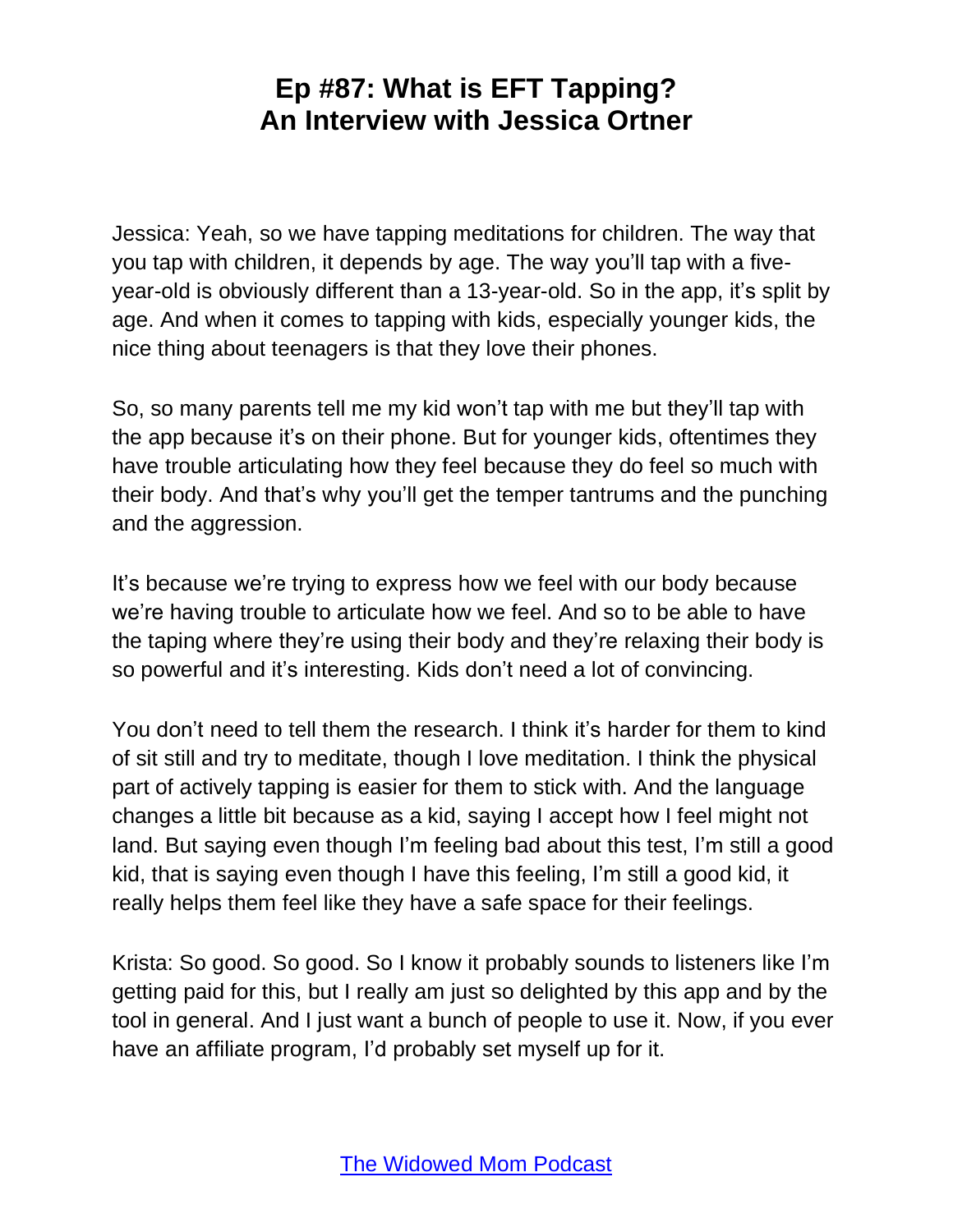But really, it's just such a phenomenal tool and I just can't say enough about it. Even it would seem like some of the exercises that may be, I don't know, don't seem that interesting, there's one that you have that's like, peace, love, and light. That's one of my favorites.

I'll use that one on a day where I'm not feeling any particular ick to speak of, but wow, I feel so much lighter and better and sometimes tears will just stream down my face. I have no idea why or what's there that needs to be released, but I'm so grateful to have the way to release it and your voice is just so nice.

Jessica: Thank you.

Krista: Is there anything we didn't cover that you just really wish people would know?

Jessica: I would say nothing specific. Just give it a try. Also, we are talking about the app a lot. The app is a free download and there's over 30 free tapping meditations so you don't have to spend any money to give this a try. And there are people who just stick with the free version.

And as much as I should be selling the upgrade, the truth is I'm just thrilled with people tapping, especially right now with everything that's going on. Just use the free resources, start there. If you are a teacher or you're a first responder, we give free app memberships as just a way to say thank you during this incredibly difficult time. So my biggest piece of advice is just try it. Just give it a try because it doesn't cost anything and the worst that's going to happen is nothing.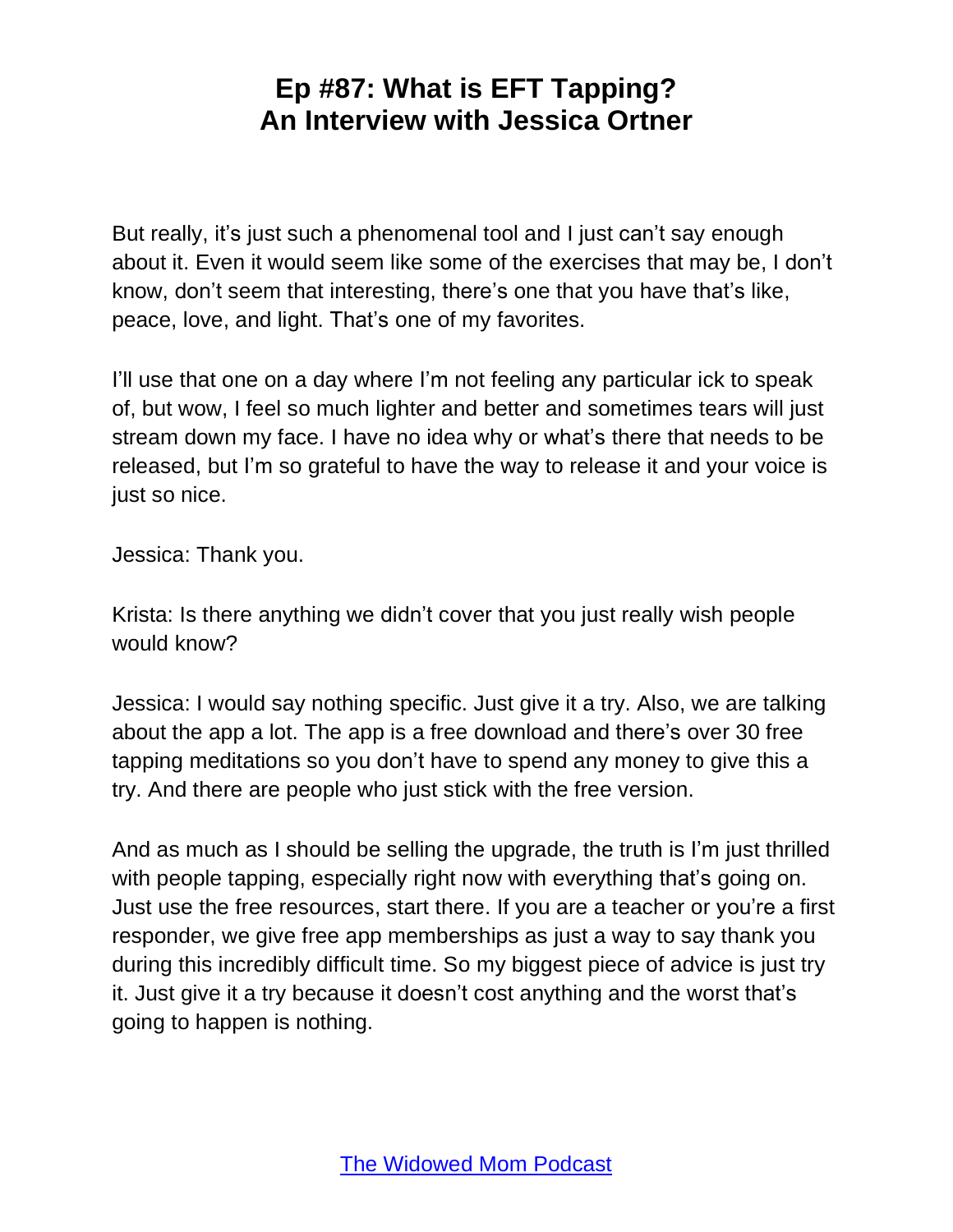Krista: Right. I tell all my clients they have to give it - it's the instructions they get as soon as they're in my program. Go download The Tapping Solution app. At least the free version, you have to have it. And I think I told you before but I'm pursuing an EFT certification because I believe in it so much and so working with my clients on some more customizable stuff. But I just don't think it has to be complicated to be so useful.

Jessica: Yeah.

Krista: So if people want to find you, follow you, learn more about you, where should they go?

Jessica: Well, our main website is thetappingsolution.com. If you want to read more about the science and research or just more about tapping in general, you can go there. If you want to follow me and sometimes see cute pictures of a two-year-old, you can find me on Instagram. That's @jessicaortner. And also Facebook, Jessica Ortner.

Krista: Love it. Jessica, thank you so much for being on the podcast but for more than that, for just doing what you do. And now that I hear a little bit more about your story, for really putting so much time and effort and love and money you didn't have into something you were passionate about because I bet it's going to make a bigger difference than probably you'll ever be able to measure.

Jessica: Thank you Krista. I really appreciate you having me.

Krista: Yeah, thank you so much.